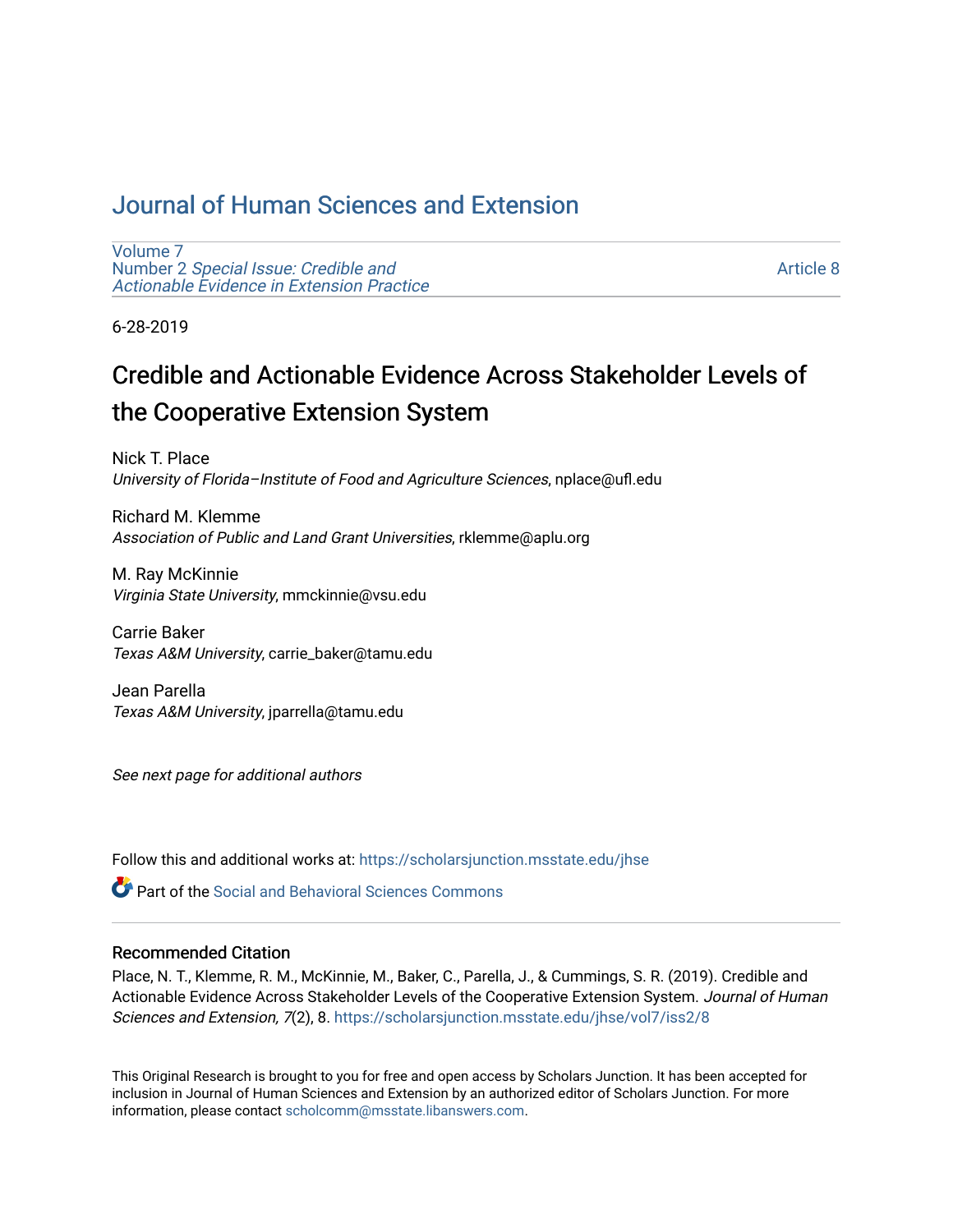# Credible and Actionable Evidence Across Stakeholder Levels of the Cooperative Extension System

#### Authors

Nick T. Place, Richard M. Klemme, M. Ray McKinnie, Carrie Baker, Jean Parella, and Scott R. Cummings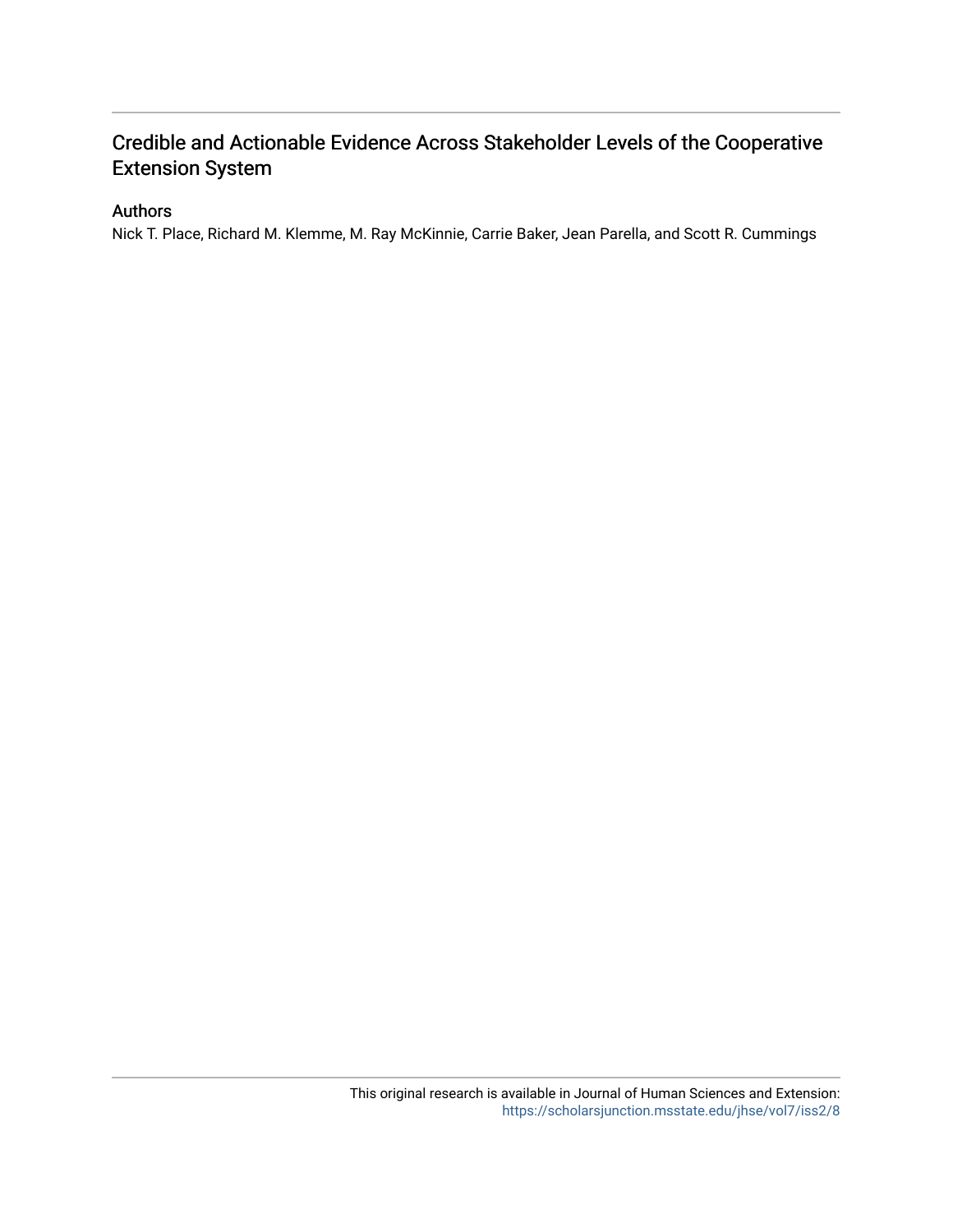# **Credible and Actionable Evidence Across Stakeholder Levels of the Cooperative Extension System**

# **Nick T. Place**

*University of Florida – Institute of Food and Agriculture Sciences*

# **Richard M. Klemme**

*Association of Public and Land Grant Universities*

# **M. Ray McKinnie**

*Virginia State University*

**Carrie Baker Jean Parrella** *Texas A&M University*

## **Scott R. Cummings**

*Texas A&M AgriLife Extension Service*

*This article provides a look at the various levels within the Cooperative Extension System and the use of evidence within these levels. The authors examine the factors associated with credible evidence and the various levels. The impact of factors such as politics, science, stakeholder support, and expectations are discussed. The various levels within Extension are summarized in relation to evidence that is routinely requested or required for each. Lastly, the authors use information directly from Extension directors to provide a framework for the discussion.*

*Keywords:* evaluation, stakeholders, politics, science

# *"The land grant university system is being built on behalf of the people, who have invested in these public universities their hopes, their support, and their confidence."*

**—Abraham Lincoln, upon signing the Morrill Act, July 2, 1862**

## **Overview**

The quote by Abraham Lincoln on the land-grant university system sets the stage for what is to follow. The state and territory members of the Cooperative Extension System (Extension), are integral components of the land-grant universities of the United States and make up a diverse and complex system with stakeholders at many levels. As a component of the land-grant university

Direct correspondence to Scott Cummings at s-cummings@tamu.edu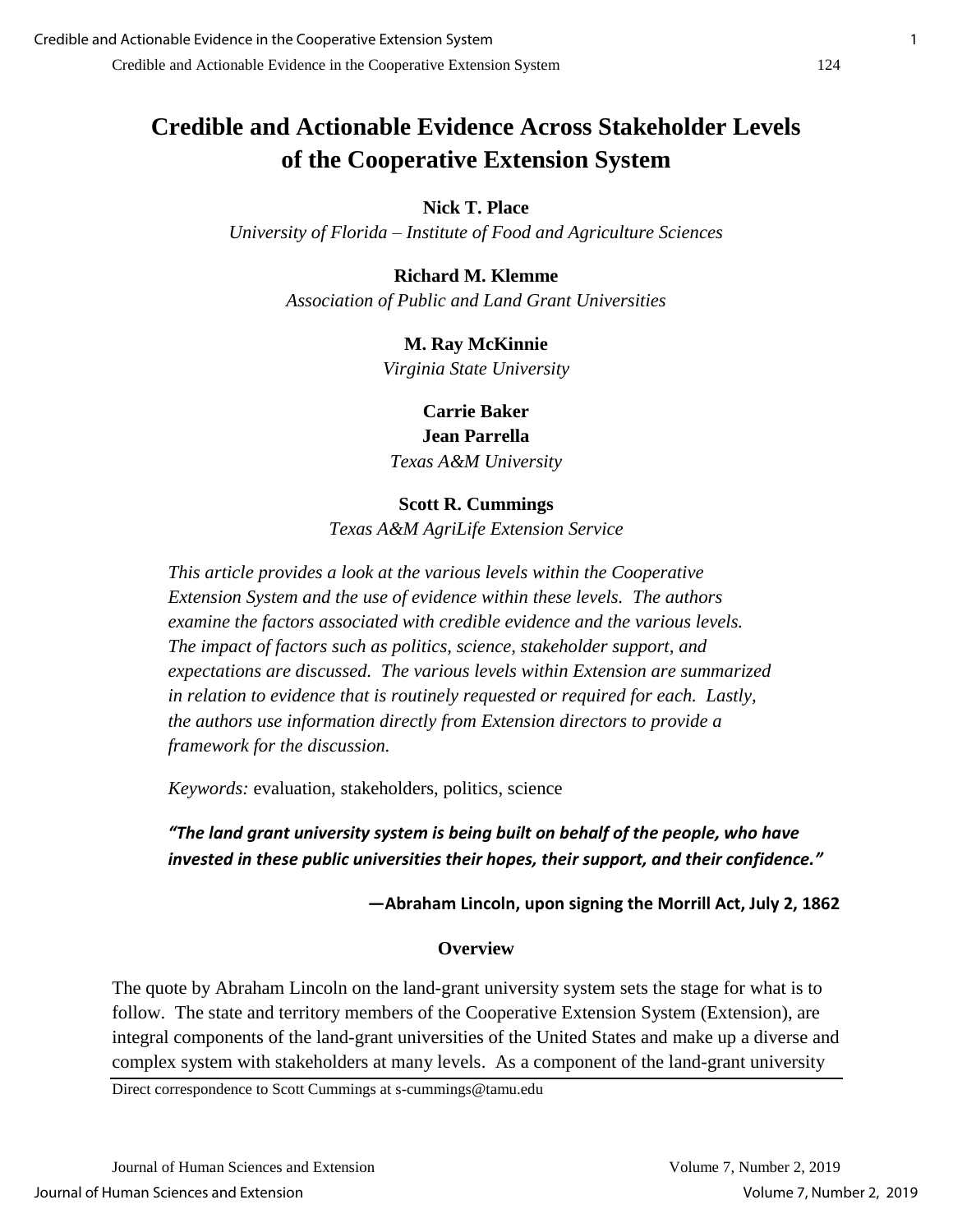system, Extension must be accountable to all stakeholders who have invested in the system, as articulated by President Lincoln. As part of this accountability obligation, Extension strives to provide credible and actionable evidence on the quality and effectiveness of Extension efforts. Credible evidence is "information that stakeholders perceive as *trustworthy* and *relevant*" (Donaldson, 2015, p. 5). Numerous factors influence what is credible evidence, including laws and policies, stakeholder and funding requirements, evaluation capacity, and understanding of the evidence itself. Actionable evidence refers to that evidence to which stakeholders can use to make decisions or modify programs or policies.

The basic framework of Extension is its three-level funding structure, including funds from the federal government through the U.S. Department of Agriculture's National Institute of Food and Agriculture (USDA-NIFA), funds from state governments, and local funding through counties/parishes or similar local entities. In addition, in many states, the land-grant universities associated with Extension programs have added another layer of influence by emphasizing the need to acquire grants and other special projects funded from external sources, both private and public. Moreover, Extension is aiming to obtain cost recovery funds that cover the cost of conducting Extension programs. This is necessary as levels of funding from federal, state, and local governments have decreased or remained level over time. The addition of external funding of projects has added to Extension's stakeholder list and the complexity of the system. Many of these stakeholders have varying requirements for the types of evidence that are deemed credible. For example, the federal partner requires evidence on program outcomes or impacts. Some states require data on number of contacts made within a state. Some universities focus on grants and publications. There will be a more in-depth discussion of these requirements later in this paper.

Mahon and Wartick (2003) wrote that credibility refers to an organization's history in terms of how it develops reputational expectations, especially among its stakeholders. Therefore, credible evidence is providing something that has been validated (Mahon & Wartick, 2003), whether it be a program, product, consumer satisfaction level, an economic catalyst, or organizational compliance. This does not necessarily mean stakeholders also need evidence that is deemed credible in order to associate trust or value with an organization. For example, a long-time educator in a community may be deemed credible by the fact that they have gained a high level of trust within that community. Anything they recommend could be deemed credible regardless of whether it is based on fact or not.

However, stakeholder perceptions relating to factual or scientific information is another discussion. A credibility transaction is defined by Herbig, Milewicz, and Golden (1995) as "the firm's comparison between a competitor's pronouncements or intentions and its true behavior or final actions" (p. 26). They describe four types of transactions: 1) true positive - an organization says it will act and follows through by acting, 2) false positive - an organization says it will act but does not do it, 3) false negative - an organization says it will not act, but changes its mind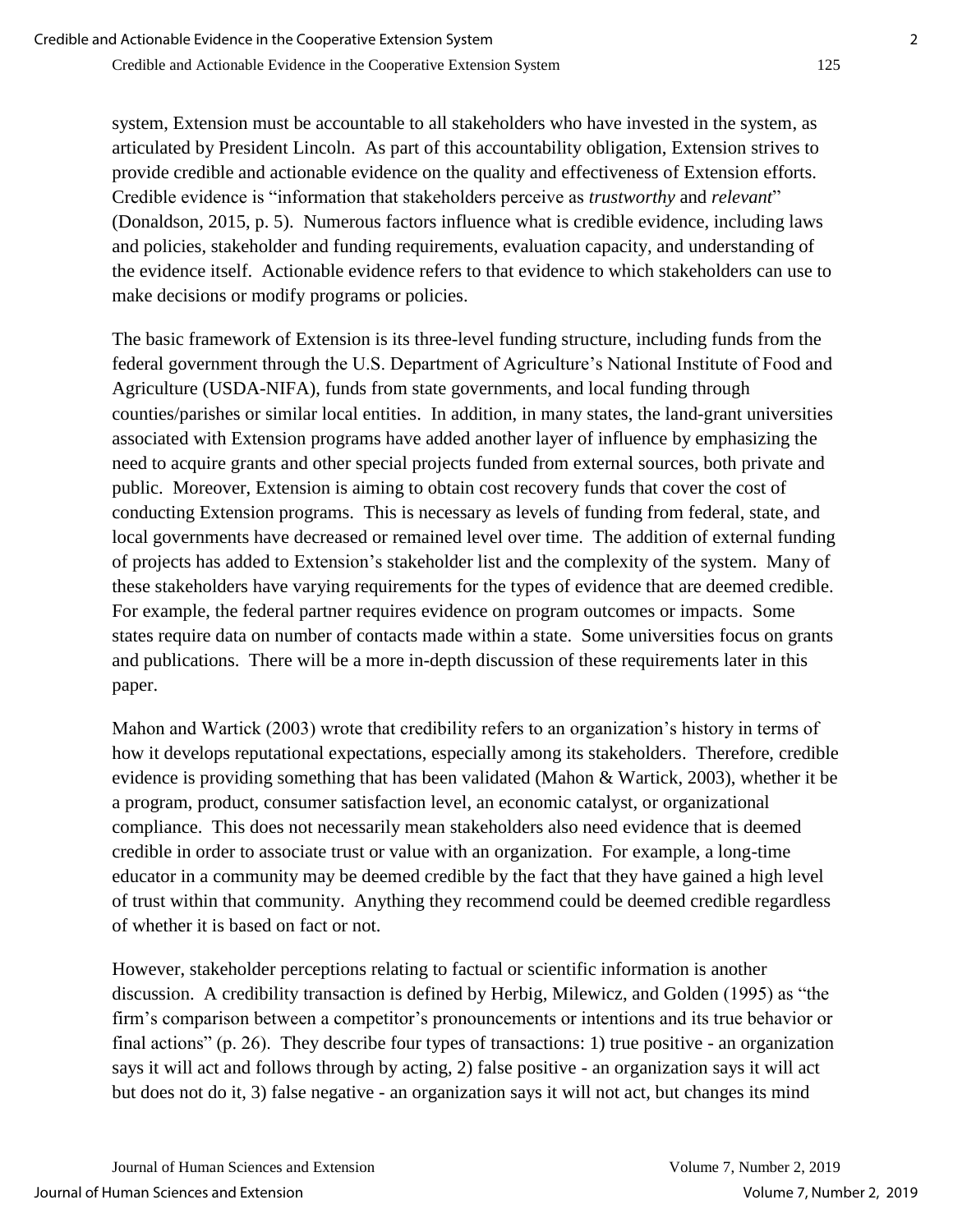and does act, and 4) true negative - an organization says it will not act and follows through by not acting (Herbig et al., 1995).

The focus of this paper is to examine criteria for evidence required or requested by various Extension stakeholders and how evidence is used at these various levels for policy and funding decisions. We will explore the policies, practices, and politics that affect how evidence is used to satisfy the various stakeholder needs. We will also examine what is needed to achieve organizational credibility and the concept of credibility as a multi-dimensional construct. In addition, the authors sought feedback from various Extension directors on the topics covered in this article. Examples from this feedback will be used to support or provide a framework for the discussion.

# **Targets for Credibility**

The building of organizational credibility and trust among stakeholders must become a priority in Extension. The problem, however, is that there has been little conceptual agreement regarding what entails organizational credibility and trust in an organization (Bigley & Pearce, 1998; Young, 2006). Even more problematic is the inconsistency of methods used to assess trust and credibility, which makes generalizability difficult and could lead to errors in measurement and strategic planning decisions (Bigley & Pearce, 1998; Kazoleas & Teven, 2009). Kazoleas and Teven (2009) wrote that in order to reliably measure trust, the relationship between the organization of interest and the public must be clearly understood and must include measurements that disclose the full range of underlying factors that bring about the concept of trust. Failure to do this will result in insufficient measurement models and yield inaccurate results (Kazoleas & Teven, 2009). In addition, strategic planning based on these results will account for a large degree of variance that is not addressed in the measurement model (Kazoleas & Teven, 2009).

Trust is recognized as a "multiple faceted concept that can take on many meanings depending on the perspective from which it is viewed" (Kazoleas & Teven, p. 22). Mayer, Davis, and Schoorman (1995) identified the underlying dimensions of perceptions of trust through a comprehensive review of the literature. Trust regarding organizations can be broken down into three factors: *ability*, *benevolence*, and *integrity* (Mayer et al., 1995). Ability incorporates elements of confidence and reliability as it relates to results of transactional relationships (e.g., interaction with one or more members of an organization?) (Mayer et al., 1995). Benevolence involves the organization's intentions to meet stakeholder needs, and integrity involves accuracy and honesty (Mayer et al., 1995).

It is also important to identify different (and interrelated) targets for credibility and why they are important. While operationalizing credibility within Extension is vital, the complexity of understanding credibility cannot be overstated. Despite the challenges presented, organizations have provided helpful constructs to inform credibility within organizations. The Blandin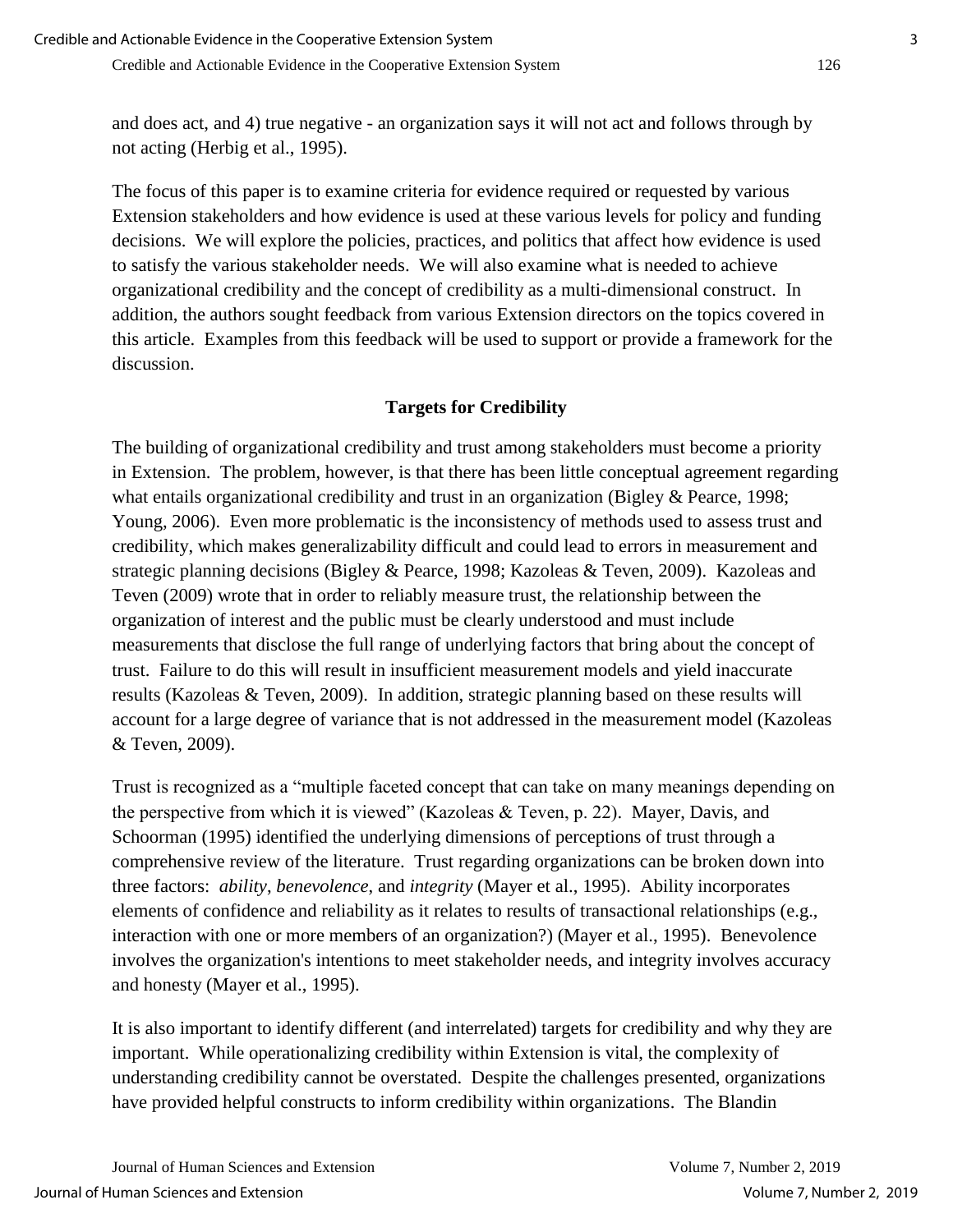Credible and Actionable Evidence in the Cooperative Extension System 127

Foundation, a private, independent foundation focused on rural communities, developed a philanthropic theory based on applying developmental evaluation and how to establish credibility within an organization and maintain credibility based on program impact results (Annette, Fauth, & Ahcan, 2015). As a funding entity, training organization and educational resource for rural communities, Blandin recognized the importance of evaluative standards, not only for their success but for that of their clientele as well. The Blandin model was built upon prioritizing the relationships held with communities, policymakers, peers, and other stakeholders, which ensured transparency and that the organization's resources best matched the needs of partners (Annette et al., 2015). Through reflective team sessions and deep, evaluative exercises that examined grants, relationships, and foundation work that did and did not manifest relationships, a comprehensive list emerged that included ways in which the foundation could strengthen its role as a connector (Annette et al., 2015). As an organization dedicated to connecting people to networks, knowledge, issues, and resources, this model served to further Blandin's mission and broaden its reach within the communities it serves. These insights formed the basis for the "mountain of accountability" in an effort to deliver and allow replication of their strategic planning (Annette et al., 2015).

In its model, The Blandin Foundation explained the roles of three types of foundation assessments. At the base of the "mountain" sits the basic accountability for management processes, which includes information regarding financial audits and investment returns, an evaluation of human resource performance management, descriptions of basic managementinformation systems, due diligence, reporting, community indicators for planning, and fulfillment of donor intent and court guidance (Annette et al., 2015). Accountability for impact occupies the middle of the "mountain." This section calls for major program evaluations, an external strategic evaluation, a board survey and feedback, a grantee perception report, a synthesis of grantee's reports, and employee surveys. Finally, to achieve mission fulfillment, the peak of the "mountain" contains accountability for learning, development, and adaption. This unit includes deep, reflective practice, developmental evaluation, strategic-framework evaluation, and a focus on systems change, innovation, and complexity (Annette et al., 2015).

The "mountain of accountability" is dependent on the ability of individuals and organizations that share a common vision to work together to develop focused, inclusive, and goal-oriented strategies. This system of evaluation ensures credibility within the organization by increasing awareness and nurturing connections among all key players (Annette et al., 2015). The "mountain" further identified the level and criteria for credibility negotiated between program leaders and stakeholders into three sections. The first section, governance philosophy, is the foundation's strategy to lead and direct work. The second section, contextual sensitivity and trend scanning, is how the foundation can ensure its work stays relevant among changing environments. The third section, strategy, is how the foundation implements resources to impact others (Annette et al., 2015).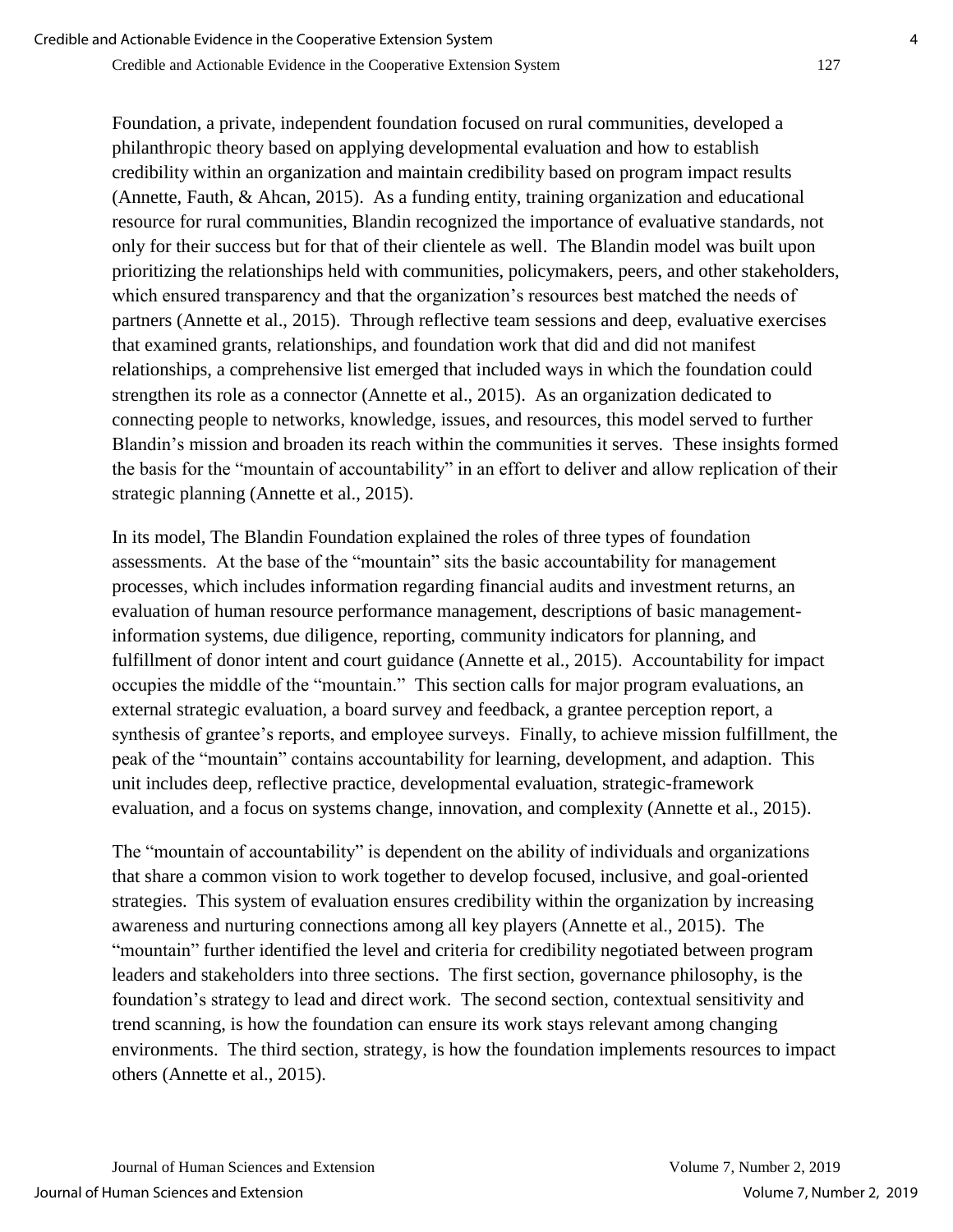The Blandin Theory has gained recognition through its detailed and consistent outline to achieving organizational credibility. As mentioned earlier, the many stakeholders at the different levels of Extension require varying types of evidence, adding to the complexity of the Extension system. Next, we will examine the different levels and targets for Extension impact and how these relate to credible evidence.

# **Need for Information and Strength of Evidence**

# **Good Enough Evaluation**

What is "good enough" evaluation? This topic was addressed and discussed in the first article of this special issue of the *Journal of Human Sciences and Extension* (JHSE). The American Evaluation Association (AEA) has developed standards for evaluation and those conducting evaluation. (AEA, 2018). In some instances, good enough evaluation depends on the stakeholder, and usually refers to those results that meet expectations stated in policies or contracts. However, such expectations are not always explicit, clearly articulated (or measured), consistent with scientific or professional standards, or adequate for specific circumstances they may be intended to address. Examples of these dilemmas are included in the discussion that follows. However, some organizations might be inclined to want to go beyond the concept of good enough evaluation methods. In the first article in this issue, the concepts of integrity, transparency, and adaptability by stakeholders and those conducting an evaluation provide the basis for what evidence contributes to effective and credible evaluation. To contextualize this within Extension, it might be helpful to look at utilization-focused evaluation, which addresses the complexities of program evaluation and accounts for the involvement of multiple stakeholders and decision-makers (Patton, 2003).

According to Patton (2003), utilization-focused evaluation does not operate within the realm of possibility or idealism, instead, this evaluative methodology focuses specifically on whether or not the program effectively and efficiently addresses the needs of actual users. In this way, evaluators work closely with individuals who have the ability to apply findings and implement recommendations in a way that is most useful and relevant to the program's intended users. Within Extension, this method of evaluation is found most often because of its vast and situational utility. Evaluators deductively develop evaluation models that fit within the intended context and use these models to best address individual program or organizational need (Patton, 2003). While flexible in nature, this approach is also bound to standards and guidelines which increase the credibility and integrity of findings (Patton, 2003). Patton stated:

As a professional, the evaluator(s) has the responsibility to act in accordance with the profession's adopted principles of conducting systematic, data-based inquiries; performing competently; ensuring the honesty and integrity of the entire evaluation process; respecting the people involved and affected by the evaluation; and being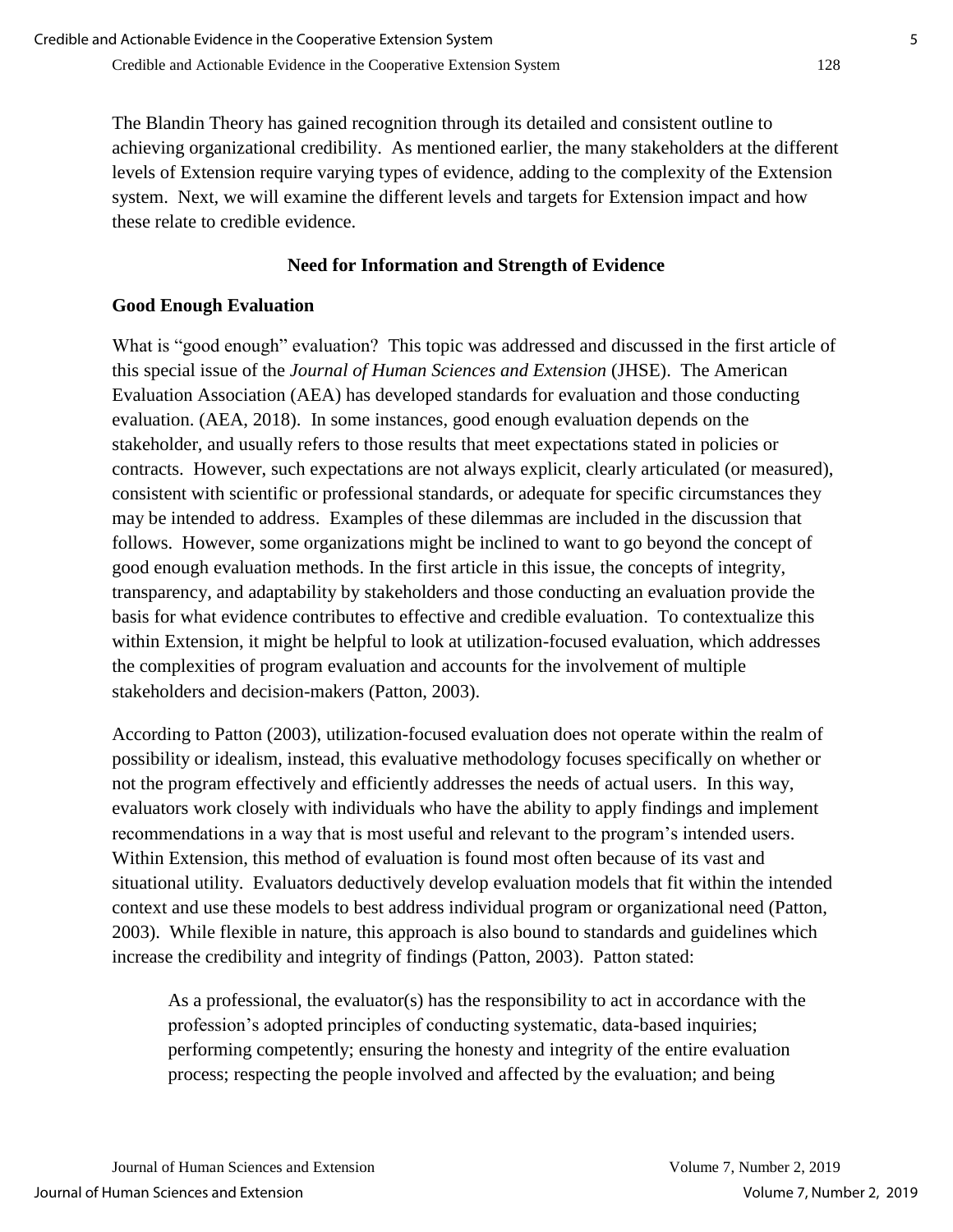sensitive to the diversity of interest and values that may be related to the general and public welfare. (2003, p. 224)

In this sense, one might disregard the concept of "good enough" evaluation and instead propose that evaluation is deemed appropriate for the given context and situation in order to provide stakeholders and interested parties with the most relevant and accurate information as possible. Extension exists to serve a plethora of audiences and answers to a variety of stakeholders. Thus, tailored findings and evaluative reports for determining effectiveness is not only helpful but necessary. Patton (2003) stated that "program evaluation is the systematic collection of information about the activities, characteristics, and outcomes of programs to make judgments about the program, improve program effectiveness and/or inform decisions about future programming" (p. 224). If one attaches a utilization focus to these program evaluations, the intent of these evaluations becomes not about distant or unrelated reviewers, but are instead performed with specific, intended audiences and users in mind (e.g., Does this program address the needs of intended users?). While not directly stated or recognized, Extension often uses a utilization-focused approach in program evaluation and reporting not only for credibility with stakeholders, but perhaps more importantly, for its practicality in the field. Specifically, this approach provides formative evaluation that is utilized to make program adjustments in order to ensure effectiveness. In this sense, in evaluation of Extension and development of relatedprogramming, careful consideration is given to how "real people in the real world apply evaluation findings and experience the evaluation process" (Patton, 2003, p. 425). Utilizationfocused evaluation considers how evaluation might be used to best impact intended users in the present and inform effective program development in the future. Put simply, Extension not only develops programming with their public audiences in mind, but also continues to be held accountable by these audiences during evaluation (Suvedi, Heinze, & Ruonavaara, 2005). This approach has historically satisfied stakeholders and audiences across multiple organizational levels.

So, where do stakeholders set the bar, and how do we help them place it well? Is the evidence that stakeholders are requesting science credible, or is it credible from a 'good enough' perspective? Based on what we know from reviewing evidence required by Extension stakeholders, the authors believe the evidence required is based on past policies or what we have always presented. Evidence may be based on factors such as reputation (e.g., credibility based on past performance or identification with the organization's mission/people/etc.) and/or tradition (e.g., credibility based on past output or ongoing assessment of needs and performance standards). As a change organization, Extension has provided evidence that is not keeping up with the changes in society. Extension provides research-based information to our clientele. Should we not also be doing the same with regard to evidence of Extension's value and benefit to those it serves?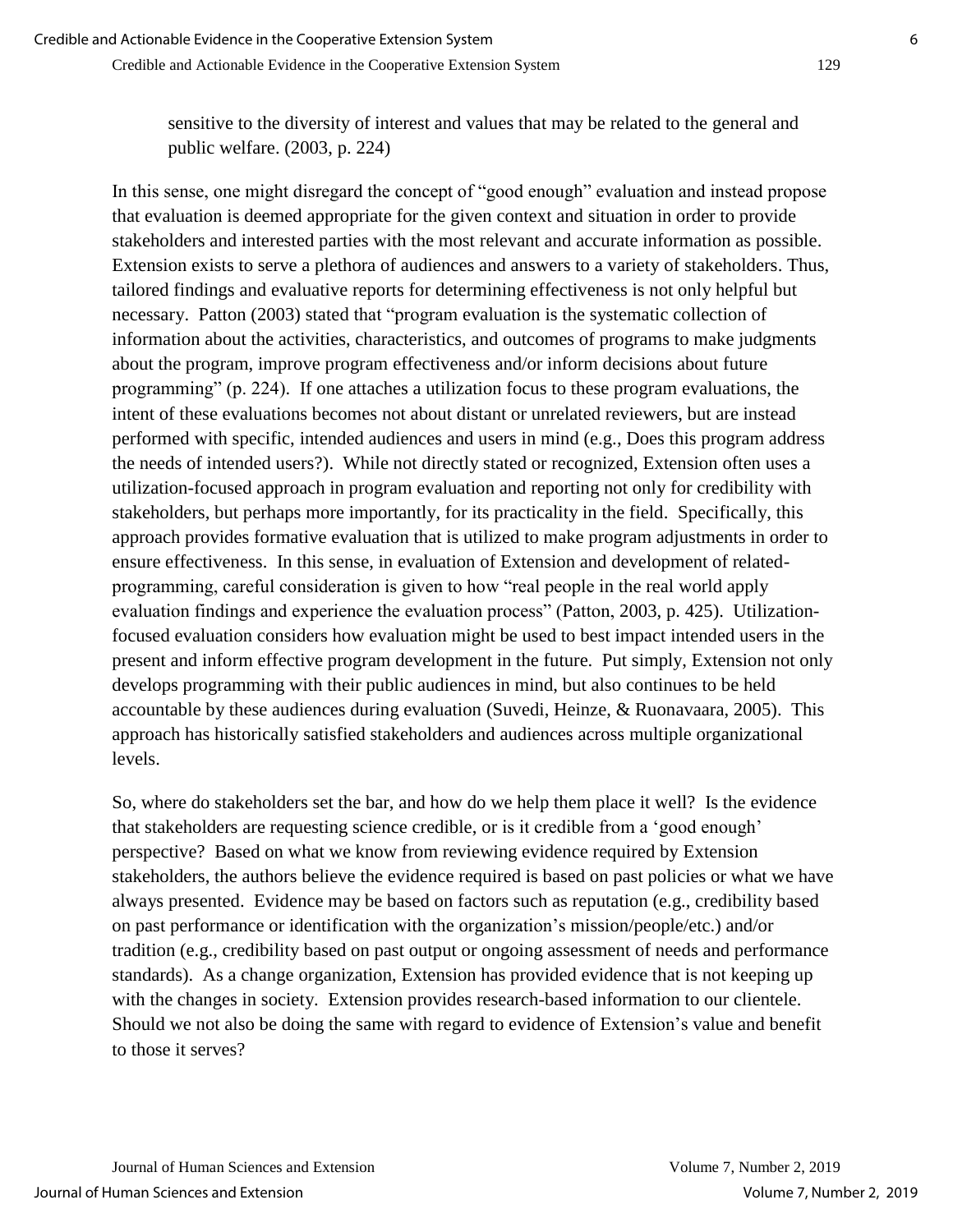Kelsey and Mariger (2002) found through conducting case studies among Extension forestry departments that stakeholders felt they did not receive adequate information from the university for their state. Barriers were discovered that existed in both oral and written communication channels. For example, the use of technical jargon was prominent, which non-science audiences struggled to understand.

# **Influence of Politics on Evidence**

Because the majority of stakeholders that influence Extension funding are political entities and individuals, politics plays a critical role in the expectations for evidence (Larner, 2004). The overarching mission of Extension is to serve clientele with unbiased, research-based content (NIFA, n.d.). While this is the standing goal, given the way funds are allocated and disbursed to certain projects and agencies, political influence is unavoidably a factor. Extension agencies receive funds from government entities and are also expected to report back to these stakeholders. Political influence varies throughout the accountability process depending on reporting procedures required and stakeholder involvement. As McDowell stated:

Extension, as the outreach arm of the land-grant university system, has a primary educational mission. However, it is also expected to collect public political support on behalf of the system, including its research activities, particularly in the case of state government support [funding] for university budgets. (1985, p.718)

While politics may not influence the evidence itself, political influence might affect the type or nature of the evidence to be reported. Increased competition for state and federal funding also creates pressure on Extension agencies to cater to the specific requirements set forth in grant and programming guidelines, outlined by policymakers and legislators, to garner their support. This also plays into how funding is utilized by Extension. There tends to be a tension between traditional vs. nontraditional work expected by clientele and funders. Therefore, the political needs for evidence are not always negative and can often be in stride with the mission of Extension as policymakers and legislators are also stakeholders. McDowell (1985) clarifies that "competition is not only experienced in the politics of the state and federal budget processes, it is also experienced by the Extension staff in terms of competition for audiences, turf, and grants and contract resources" (p. 718).

This interaction challenge is more acute in the political/budget environment. This may, in fact, be even more challenging in an increasing anti-science, anti-higher education environment. In this case, Extension has an advantage over research and formal education in that both agents/educators and specialists enjoy the opportunity to have the kind of interpersonal relationships that provide a chance to overcome the current political winds. Relationships are a key pathway for Extension, and frankly, most political institutions.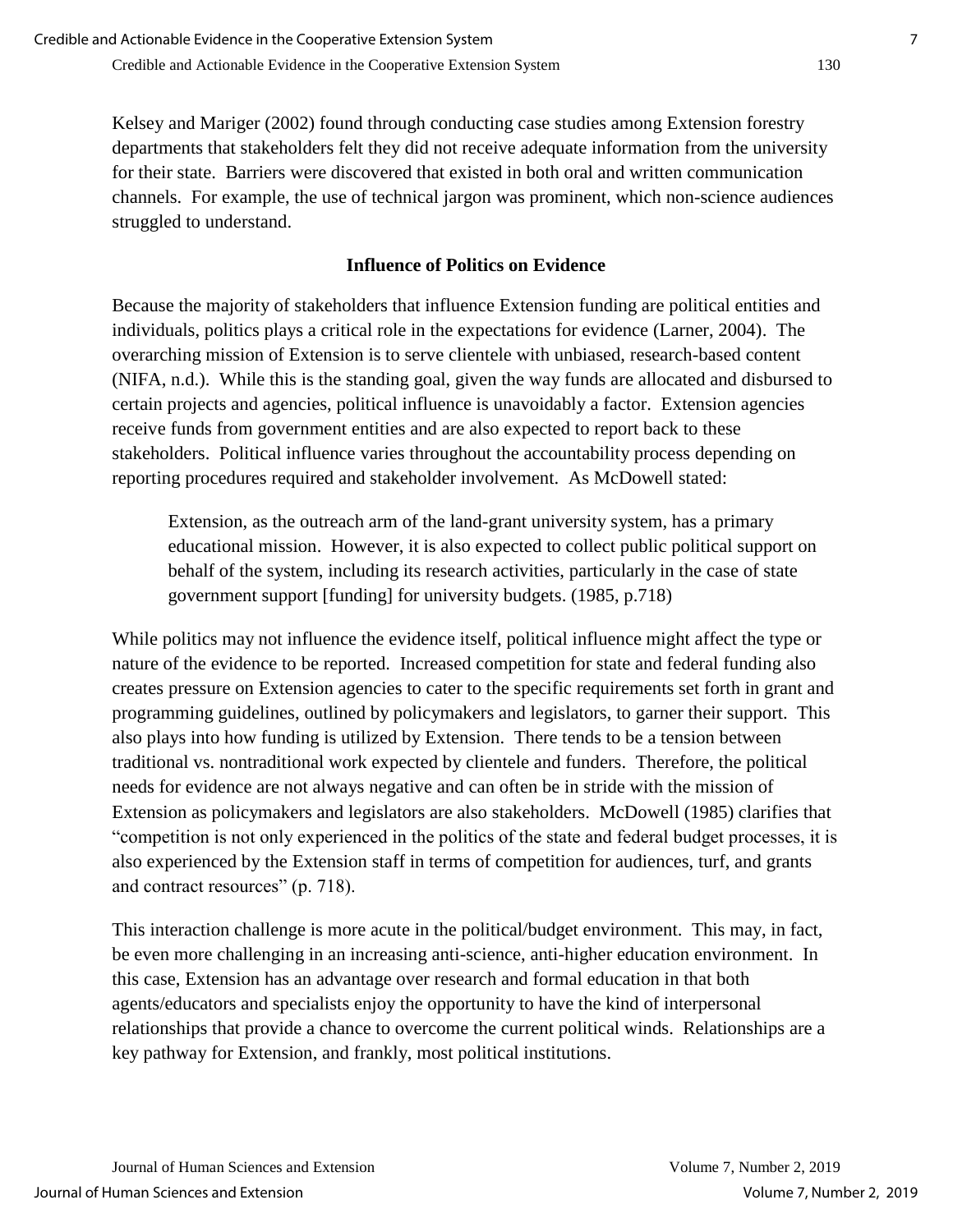Thus, the tension between gaining financial support for the advancement of their mission and the betterment of the publics they serve, while also remaining unbiased in that mission, remains a challenge that Extension educators battle every day. As a public entity, Extension is dependent on state and federal funding in order to provide the public with education, resources, and other services. Thus, the challenge to serve the stakeholders and the public objectively will remain and should be of heightened priority (Voris, 1991). Extension professionals occupy a unique role in bringing university expertise to policymakers and building unbiased relationships with clientele to increase support. In turn, political influence is a factor Extension cannot avoid. Therefore, Extension as an organization and Extension professionals must be comfortable in and aware of their roles (Stoltz, 2002). Acting in both the political and public sectors, Stoltz (2002) stated that Extension must possess acumen in order to effectively participate and serve in both realms.

#### **Science and Credibility**

What constitutes good science and good politics at different levels of the Extension system, and how are these priorities compatible? Are decisions based on evidence, or opinions and beliefs? Where do stakeholders set the bar for credible evidence in Extension and how do we help them place it well? Is the evidence that stakeholders are requesting science-credible, or is it credible from other perspectives?

According to the United Nations (n.d.), within the next 15 years, the world population is expected to increase by more than one billion people, nearing 11.2 billion by the year 2100. As the population continues to grow, the agriculture industry is working to meet the needs of consumers and better serve the public in food, fiber, and fuel. With this dynamic change, comes the ever-increasing need to not only provide tangible products but act as a hub for the intangible information regarding the agricultural system. Now reaching into areas such as policy, economics, food systems management, communications and rural development, "agriculture [has become] an information-dependent sector of the economy" (Cash, 2001). Decision-making within the agricultural industry requires an understanding of scientific and technical information that needs to be digestible, not only by those within the industry, but the publics they serve as well (Cash, 2001). In order to fill this need, Extension performs boundary work or serves as what Guston (1996) refers to as a boundary organization. Fundamentally, boundary work fuses connections between science and policy to implement effective, research-based solutions that cater to both sides of the figurative boundary line. As a boundary organization, Extension facilitates both public and political objectives and ensures the protection of scientific credibility through those actions (Guston, 1996). As Cash (2001) stated, "the system has become a partnership between federal, state, and local agencies and educational institutions, with shared responsibilities and funding" (p. 434). As a boundary organization, essentially, Extension bridges the gap between science and policy, linking the two across the different levels of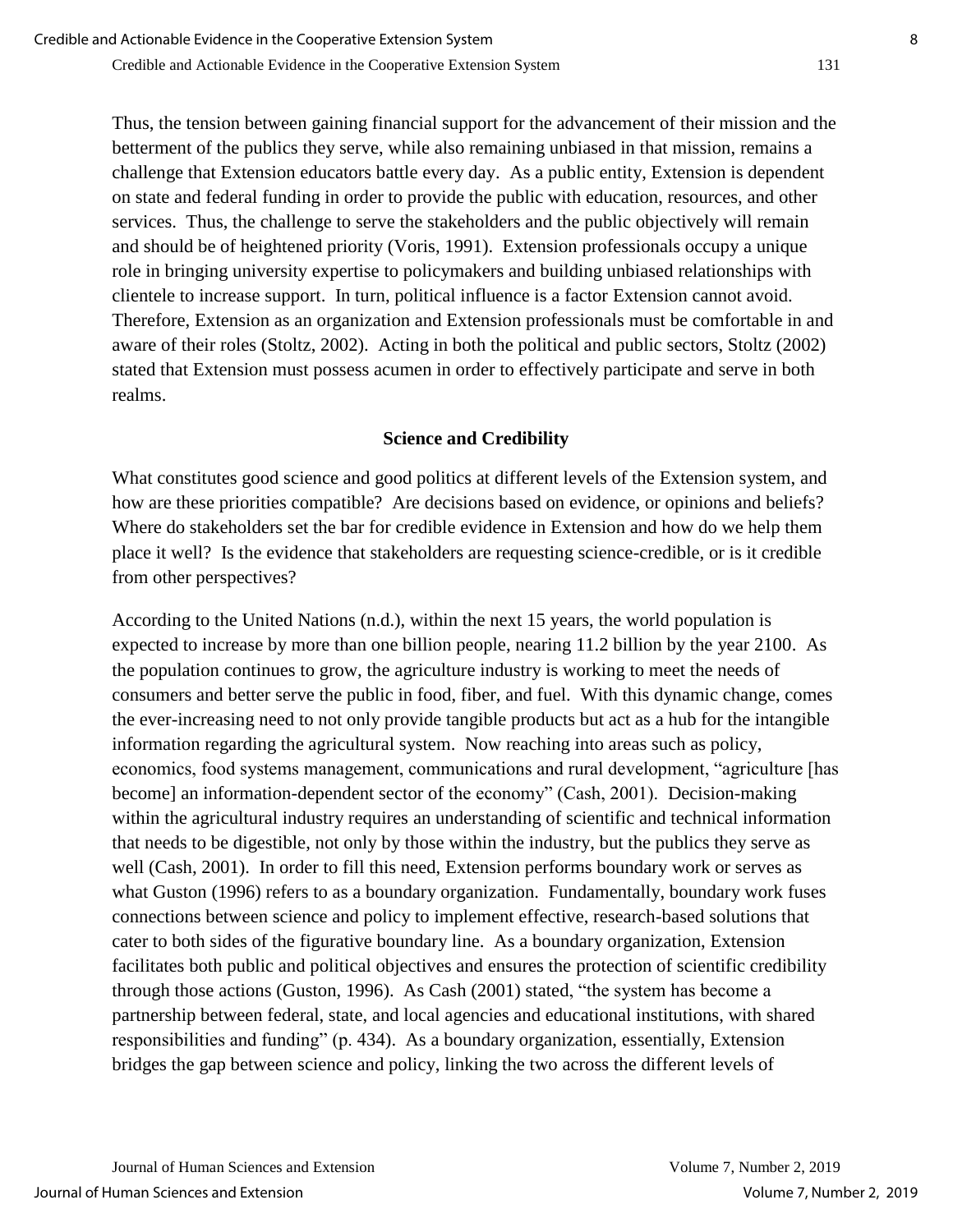Extension (local, state and national) and then communicating the implications of that information to the public (Cash, 2001).

While the goal of disseminating research to the public is of critical importance to Extension, at the same time, the organization has "an interest in maintaining independence from the users of the information they produce" (Cash, 2001). According to Cash (2001), "the balance [Extension] seek(s) is to provide useful information but maintain scientific credibility" (p. 440). The credibility of this science often categorizes it as being either "good" or "bad;" thus the need for a distinction of what constitutes good science in regard to Extension. In such a researchdriven organization with the goal of breaking down technical information, how do these organizations ensure that the science they are disseminating is deemed as "good" or credible? According to Moss and Edmonds (2005), "good science enables us to understand what we observe" (para. 2.1). As an organization that heavily leans on social science, but is foundationally grounded in the natural sciences, Extension draws evidence from both ends of the scientific spectrum. "Good social science will be in some respects different from good natural science" (Moss & Edmonds, 2005, p. 5). Moss and Edmonds (2005) also said that, "Evidence and observation have priority over theory there -- (in the end) when evidence and theory disagree the theory is changed" (p. 4).

# **Jeopardizing Stakeholder Support**

Stoltz (2002) stressed the importance of Extension administration at the federal level providing Extension faculty at the state level with reliable budget and policy information. He further emphasized the importance of Extension faculty providing accurate information about their work in their conversations with elected officials and clientele to avoid jeopardizing support for the system. When Extension professionals discuss internal conflicts with clients or elected officials, they risk the credibility of not only Extension workers, but they also risk the credibility of the entire Extension organization, in addition to destroying their support base (Stoltz, 2002). According to Stoltz (2002), internal conflicts can range from disputes in the local Extension office or be as widespread as national matters. Stoltz (2002) also wrote that, "Extension administration and field faculty need to understand that effective faculty - highly respected for the job they do - can spearhead change, promote understanding of complex and/or controversial issues, and build political support for Extension."

In order to gain respect from stakeholders and bolster political support, Extension personnel must build working relationships with policy- and decision-makers, be informed and readily able to provide information on programs and budgets and be responsive to stakeholder concerns. Internally, this begins with the creation of effective programming, based in research and proven through measurable outcomes. According to Stoltz (2002), strong programs earn support, and in order to continue gaining support, Extension professionals are expected to simultaneously serve the public and meet stakeholder expectations through that programming.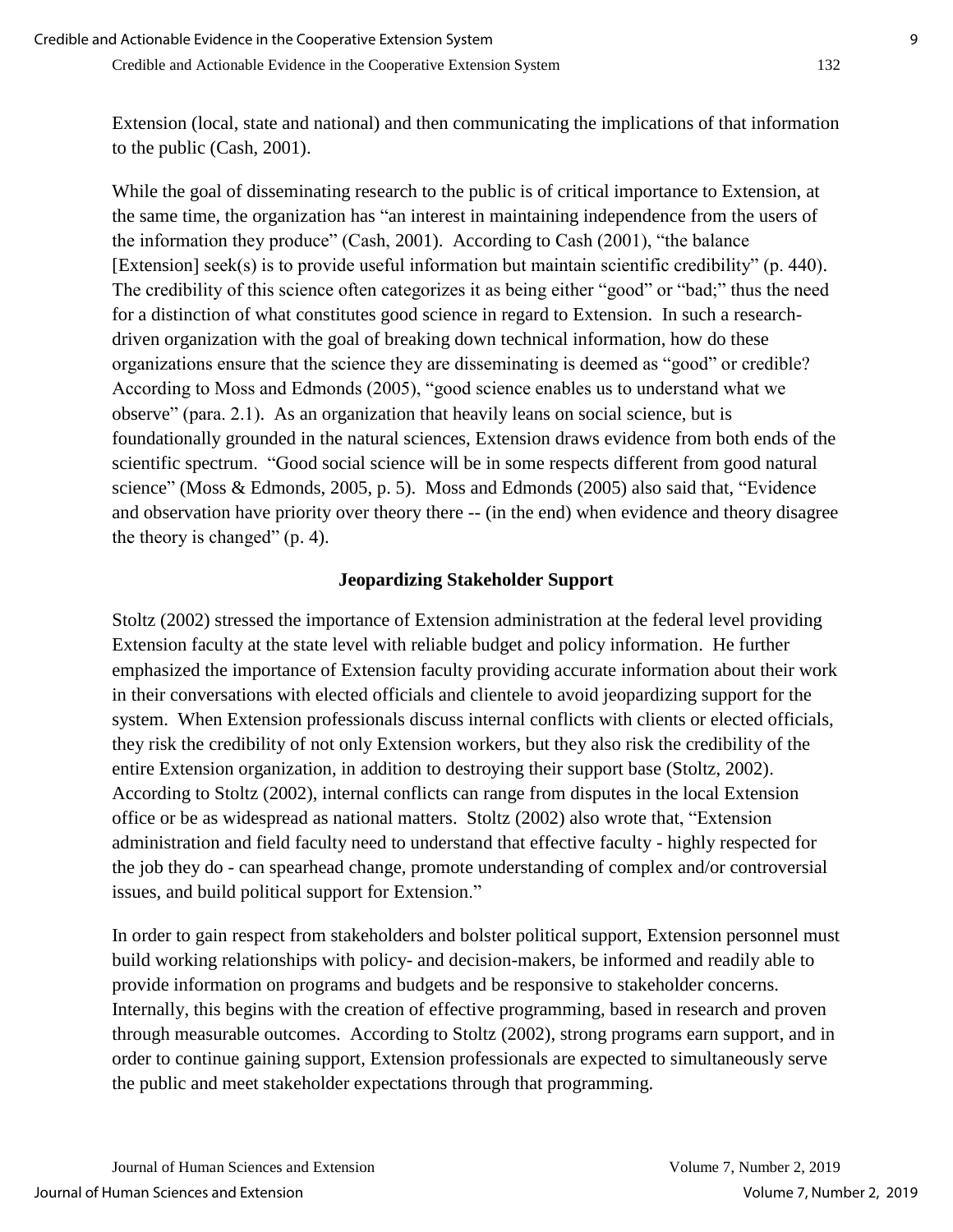# **Expectations, Policy, and Law**

Stevens, Lodl, Rockwell, and Burkhart-Kriesel (1994) explored the different perceptions that federal project directors and state and local level project leaders held about the youth-at-risk grant funds. The study explored not only those perceptions, but also the participants' understanding of project philosophies, goals, and future expectations. In their article, Stevens et al. (1994) attempted to identify differences in project expectations at the various levels of Extension. Data for this project were obtained from various places depending on the level being examined. At the federal and state levels, the researchers analyzed data from requests for proposals (RFPs), project applications and reports, evaluations, and some personal interviews. At the local level, data came from telephone interviews with project leaders (Stevens et al., 1994). All of the data were then cross-analyzed using open coding (Stevens et al., 1994).

Results from the study found that overall expectations at the state level included and addressed expectations at the federal level, with an increased focus on meeting statewide goals and needs (Stevens et al., 1994). Guidelines for program development were put in place at the state level to ensure those federal expectations were met and reported. These guidelines included mechanisms for meeting state goals and addressing clientele needs (Stevens et al., 1994).

In their study, Stevens et al. (1994) found that, while the federal expectations were addressed, emphasis at both the state and the local levels emphasized an increased focus on meeting clientele needs. Stevens et al. (1994) also noted that locally, "the highest priority was given to making 'real' differences in the lives of individuals and their communities" (para. 11) Extension agents and program leaders noted that they addressed specific local needs first, and then once they felt that program was successful and sustainable, they moved on to address other concerns and meet expectations put forth by federal and state entities (Stevens et al., 1994). According to Stevens et al. (1994), "while the federal expectations were global, the state level became more specific and focused on state needs." This exemplifies the tailored, utilization-focused approach of Patton (2003) with regard to evaluation and reporting and also serves to explain if and how differences in reporting exist when addressing federal, state, and local expectations.

As Stevens et al. (1994) stated, "the true challenge for Extension is to help the public understand this [Extension's] mission and how it impacts them as clientele." This aim is further complicated when fluctuations in expectations exist. Thus, priority is often given to addressing local needs first in order to meet federal and state expectations. For example, the basis for Extension work is to help people make sound decisions to improve their lives. This grassroots approach can then be aggregated to show the value of Extension at the state and federal levels. These fluctuations in expectation make Extension's evidence and evaluative reports no less credible, but instead intensifies their utility at all levels, furthering the success of programming and the Extension system as a whole.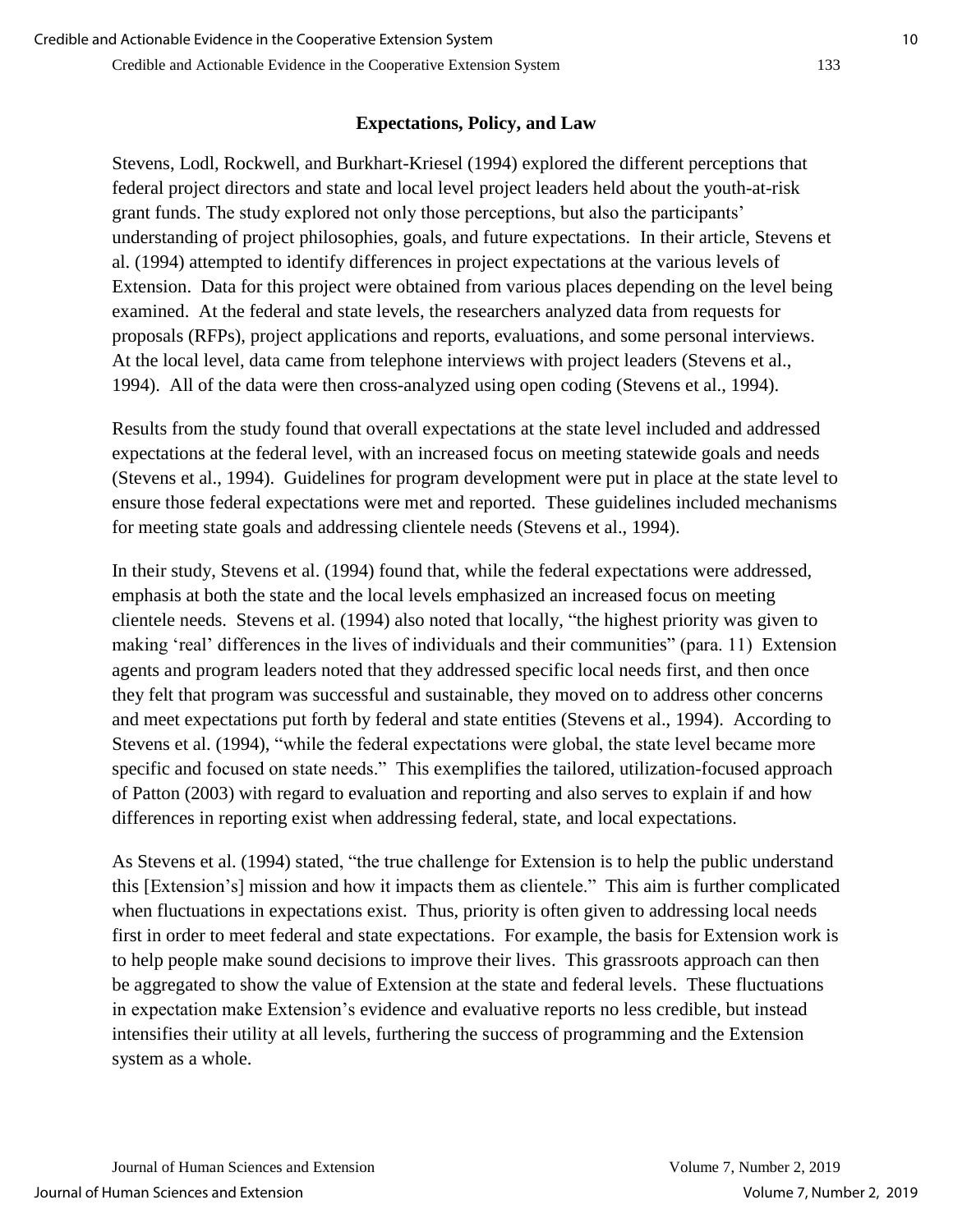#### Credible and Actionable Evidence in the Cooperative Extension System 134

# **Credible Evidence and the Success of Programs**

How does credible evidence impact program success with stakeholders? This is a critical question as we move past providing evidence to providing credible evidence. Issues such as trust, relationships, and communication play a role in this movement to credible evidence. We reached out to Extension directors across the country for their input on credible evidence and program success. One director responded: "Our program success is dependent upon providing credible evidence to the individuals and communities we serve." Also mentioned were the ties Extension has with its Agricultural Experiment Station partners and Extension's own applied research being critical in continuing to provide credible evidence/solutions. Another director added: "Credible evidence impacts program success directly by strengthening a program's sustainability and ability to secure ongoing support from stakeholders (financial, personnel, advocacy, marketing, etc.)."

The authors also asked about how non-credible evidence affects program success. An Extension director responded, "Non-credible evidence negatively impacts overall program success. Noncredible evidence will lead to the loss of trust and being viewed as a science-based, unbiased, source of information." Another Extension director added, "It has less of an impact—and raises questions of value of the organization." Another director responded, "Non-credible evidence impacts program success by jeopardizing a program's sustainability efforts and ongoing stakeholder support."

# **Extension Stakeholder Perspectives and Expectations**

The complex nature of Extension and the differences in funding and stakeholder expectations makes meeting requirements for credible evidence difficult at best. Requirements for evidence vary greatly, based on the stakeholder and their needs. Extension organizations are faced with collecting and reporting different types of evidence to meet the needs of various stakeholders. This complexity poses several dilemmas for Extension and raises the following questions:

- Are the stakeholder's expectations clear or achievable?
- Are their agendas transparent and consistent with project objectives or capacities?
- Which stakeholder or stakeholders get the most attention when it comes to providing evidence?
- How do politics and policy play roles in providing evidence to stakeholders?

In general, each subgroup of stakeholders sets its own expectations and timetable for evidence based on precedent, laws, policies, or other guidelines. This complexity of expectations requires Extension administrators and staff to balance expectations for evidence that, if not conflicting, may not be complementary. These differences in expectations may include different evaluation targets (e.g., organizational, program, participant behavior), level of focus (e.g., outputs, outcomes), precision of outcomes (e.g., specific vs. general changes), timing (e.g., short- vs.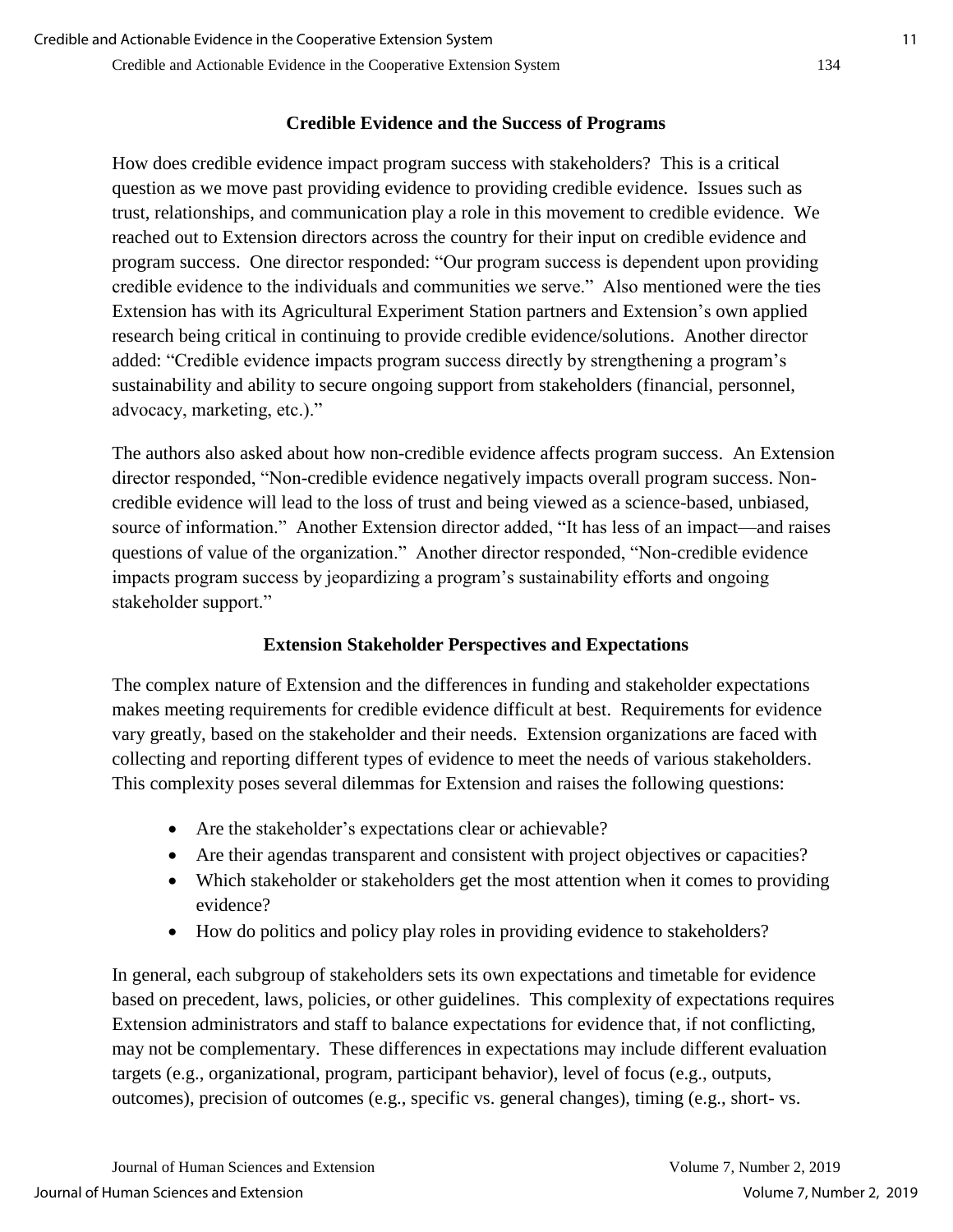long-term, frequent vs. one-time reporting), in addition to diverse indicators within and between disciplines and projects. Moreover, expectations for the type of evidence (e.g., quantitative vs. qualitative, or both) and representation of evidence (e.g., local vs. cumulative state or national data) increase the evidence complexity exponentially.

# **Federal Level Requirements and Expectations**

The federal stakeholder for Extension is the United States Department of Agriculture's National Institute of Food and Agriculture (USDA-NIFA). Requirements for program evidence at the federal level are, for the most part, consistent across Extension. Some of the evidence requested is required by the Agriculture Research, Extension, and Education Reform Act of 1998 (AREERA, 1998). This act amended the original Smith-Lever act of 1914 that first established Extension. A more detailed description of the legally mandated evidence and other required evidence is discussed below.

For USDA-NIFA, credibility and credible evidence is provided at the organizational level. Evidence is provided to demonstrate that the Extension organization is utilizing federal dollars wisely and providing evidence to support the mission of USDA-NIFA at the federal level. USDA-NIFA routinely has areas of focus that state Extension organizations provide evidence to support. These have included topics such as climate change, sustainable energy, obesity, and food safety.

Federal legislation requires Extension institutions to submit a 5-year plan of work (POW) and an annual report of accomplishments to receive federal funding. Specific requirements of AREERA (1998) include the following:

- Programmatic overview of the institution;
- Programmatic summary containing research, Extension, and integrated accomplishments;
- Overview of the scientific and merit review process;
- Description of the stakeholder input process;
- Inclusion of all multi-state and integrated components; and
- List of all planned programs.

In addition, documentation is requested within the reporting structure to provide USDA-NIFA with evidence of impact for programs delivered at the state or institutional level. These impacts, based on the planned programs included in each state's POW, are used to fulfill funding strategies and legislative requests.

Federal requirements have remained fairly consistent since the passage of the AREERA in 1998. Changes in administrations and the policies of these administrations have not altered the general requirements for evidence. However, there has been a greater emphasis over the years on the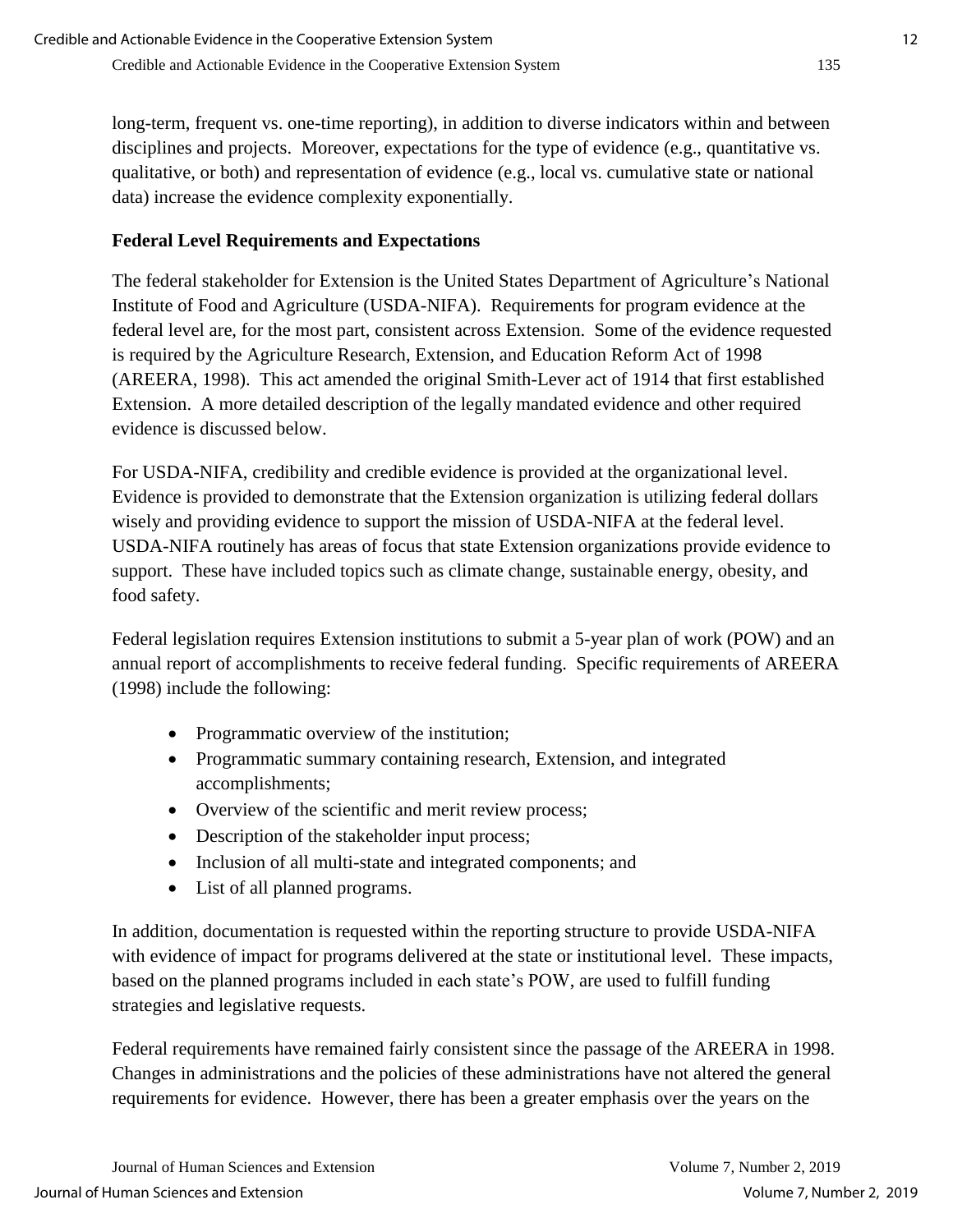inclusion of impact-related program objectives and evidence in the federal reporting system. Reviews of submitted reports have focused on the impact of efforts much more than on other evidence data, such as inputs (those items that go into conducting a program, such as resources) outputs (items that derive from a program such as number of participants). For example, in the reviews of federal report submissions, critiques generally focus on the presence or absence of evidence for state-defined program outcomes. These outcome data focus on learning, applications of recommended practices or behaviors, or the effects on an individual or community as a result of those changes of practices or behaviors. Statements including this impact evidence are most commonly used for evidence presented to Congress or other government entities.

In the past, leadership at USDA-NIFA have set priorities for specific interest areas (e.g., sustainable energy, climate change, childhood obesity) and facilitated the development of research bases and performance indicators consistent with Extension's mission, scientific foundations, and stakeholder needs. From the federal perspective, the focus on the specific issue priorities and evidence reported by Extension has changed, although the general criteria for and methods of reporting has not changed.

## **State Level Requirements and Expectations**

For many Extension organizations, the state legislature is also a stakeholder providing funding to Extension. The percentage of a state's total funding that is received from state legislatures varies from state to state, with some states providing a majority of their Extension's total funding to other states that contribute very small percentages to their Extension's total funding. Models also vary on how state funding is appropriated. In some cases, funding is provided to the landgrant university and then to the Extension component. In other cases, Extension funding is provided directly to Extension. For example, in Texas, the Texas A&M AgriLife Extension Service is a state agency under higher education and is a separate line item in the state budget. State funding comes directly to the Texas A&M AgriLife Extension.

At the state level, credibility and credible evidence is also at the organizational level. Evidence is provided to demonstrate that the organization is utilizing state dollars wisely. Typical evidence might include participation or reach numbers, results of programs focusing on the effectiveness of the effort, and in some cases, economic impact of the efforts. Where Extension's state budget is part of the land-grant university's structure, Extension evidence may also support the work of the university's outreach efforts to stakeholders.

In another state, the Extension director noted:

At the state level, the Extension Directors Office provides a quantitative impact report to Central Administration annually, a report on Key Progress Indicators to the Legislative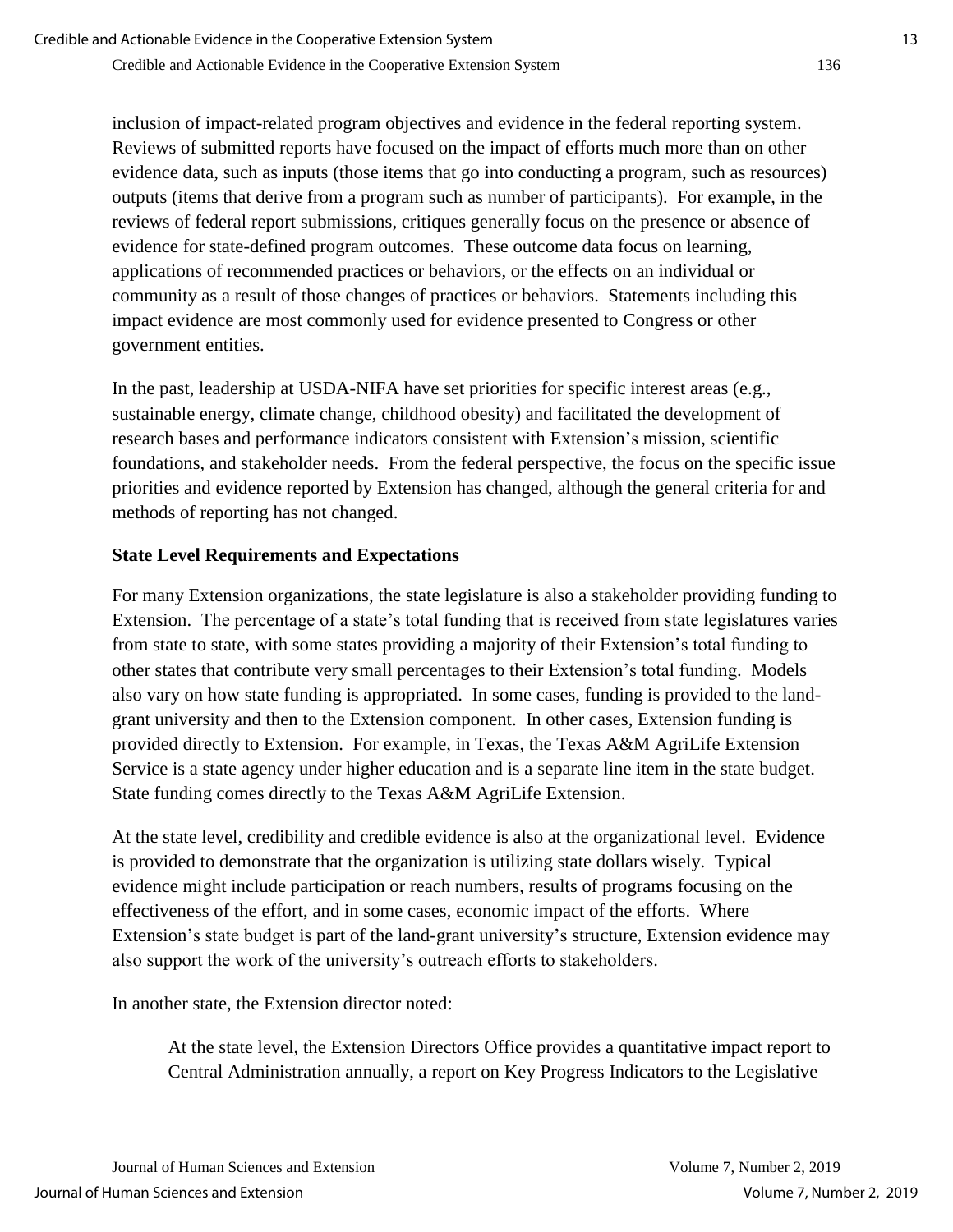Finance Committee and Higher Education Department, and qualitative/quantitative impact documents are used during the legislative session.

#### **University Level Requirements and Expectations**

Extension institutions vary on how they are connected to the land-grant university. Differences in accountability criteria and structures are typically related to Extension's funding structure. In some cases, Extension is fully integrated within the university, and funding is channeled through the university structure. Funding, reporting, and requirements for evidence come from the university leadership. In other states, Extension is part of a university system. A university system is typically an umbrella administrative structure governing several universities. Although Extension may be integrated into the university, funding, reporting, and requirements for evidence come from the university system or directly from a line-item in a state budget.

As with the state level requirements and expectations, credibility and credible evidence at the university level is at the organizational level. Required and requested evidence is provided to demonstrate that the Extension organization is using state dollars wisely. Where Extension is part of the university structure, evidence may also support the work of the university's outreach efforts to the stakeholders. More of the emphasis here is to document evidence that the public is receiving value from their land grant university at large, via Extension.

University requirements vary by institutional structure and needs. The magnitude of diversity cannot be overstated, and the examples shown in the remainder of this article are only suggestive of the scope. One Extension director noted:

The University requires budget accountability for the state line along with statewide accomplishment information that is used by the University President and Government Relations office. This information is largely based on post-survey impact evaluation data and is required with state budget reports on a yearly basis.

#### **Local Level Requirements and Expectations**

Like the state stakeholders, agreements for funding at the local level vary greatly from state to state. In some situations, local entities (e.g., county commissioners or county judges) pay funds directly to Extension and those funds are then used to pay local personnel. In other cases, local Extension professionals are paid by both state Extension funds and local entity funds. In-kind funding, in the form of office space, vehicles, support staff, and other resources are also common ways local entities contribute to the Extension program and support Extension work. As with the state funding partner, evidence required at the local level varies by state and in some cases by the local entity. In Texas, county governments are typically interested in what activities the local staff is implementing. In Kentucky, there is a state agency focused on county-level work.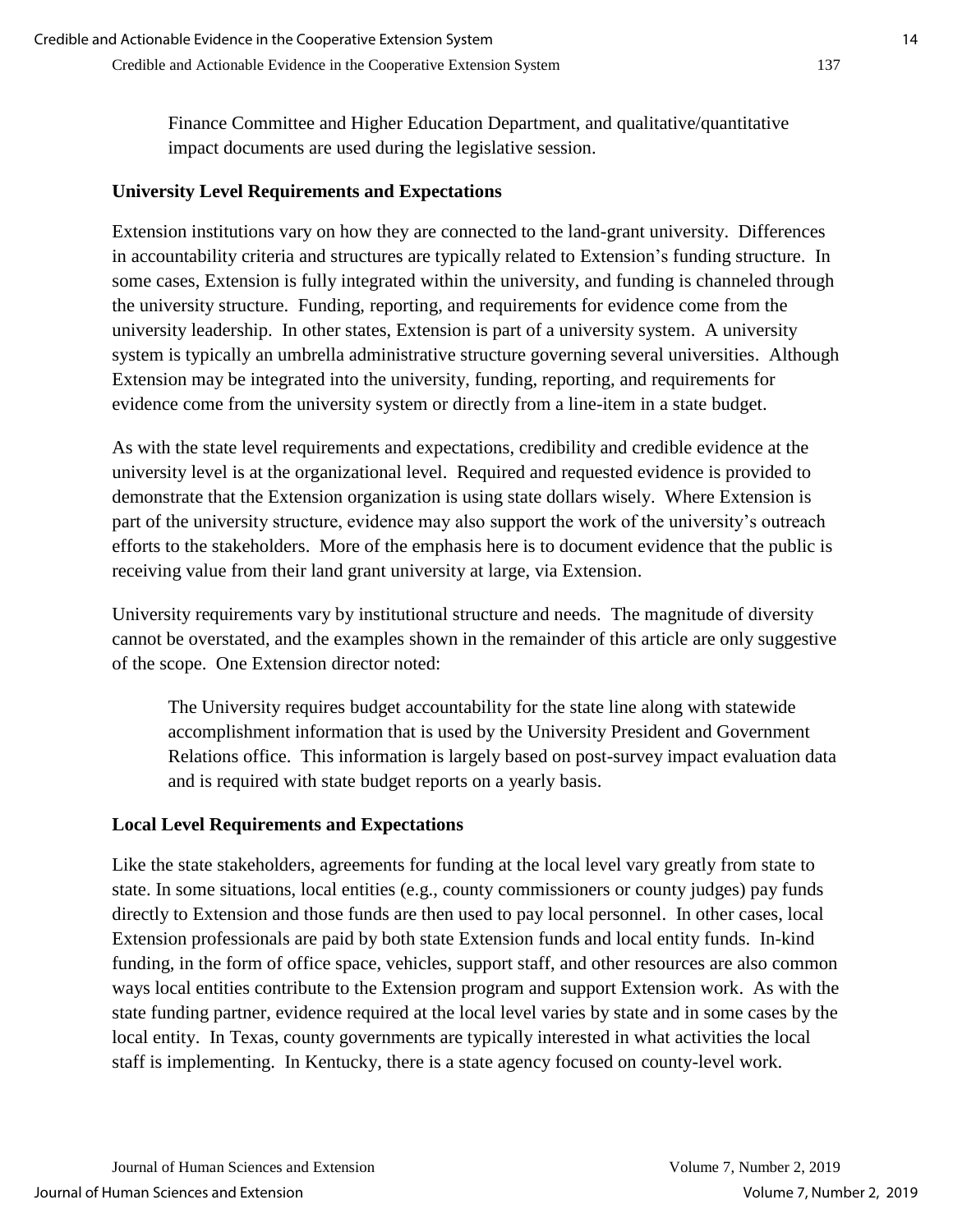Local reporting also varies greatly. For instance, Kentucky has a State Department for Local Government which governs reporting for all counties. Other states have no such consistency in requirements for reporting across counties. One Extension director noted:

All county Extension offices enter monthly contacts and yearly provide quantitative program impact documents to their respective County Director. We also use the University's reporting platform (Digital Measures) to capture a variety of reporting variables, including media contacts, publications, and presentations.

Another director noted:

County Extension professionals work in partnership with Extension program field specialists and regional directors to annually complete a County Stakeholder Report. The report highlights outcomes and impact of programs within the four program areas of Agriculture and Natural Resources, 4-H Youth Development, Human Sciences, and Community and Economic Development.

At the local level, credibility and credible evidence may be focused more on specific programs and not on the organization as a whole, given the grassroots nature and expectations of the local stakeholders.

# **Grants and Special Projects Requirements and Expectations**

Reductions in funding from governmental sources at the federal, state, and local levels, as well as partnerships and alternative funding opportunities over the past decades, have led many state Extension organizations to focus more on grants and special funded projects to maintain or increase overall levels of funding. Grant and special project requirements for evidence are specific to the grant/project and the agency or group who provides the funding. The reporting requirements for these grants and projects are often outlined in a request for proposal (RFP). Grant or special project requirements for reporting may be focused on various levels of evidence including inputs (time, FTEs, financial resources), outputs (participation, satisfaction, publications), and/or outcomes (learning, behavior change, impacts). Reporting guidelines for grants and special projects will also delineate deadlines for reports. These deadlines usually take place periodically throughout the program's duration or shortly after the program's termination.

In general, an Extension or university grant or contract approval process reduces conflicts over the types of evidence and access to that evidence, but interests of external stakeholders are sometimes at odds with Extension's mission and evidence criteria. The potential negative impact is lessened when objectives of these external funding stakeholder(s) are congruent with the Extension mission.

Given the diversity of criteria for grants and contracts, it is clear that evaluative measures needed by these stakeholders to make decisions vary extensively. If clear expectations are not in place,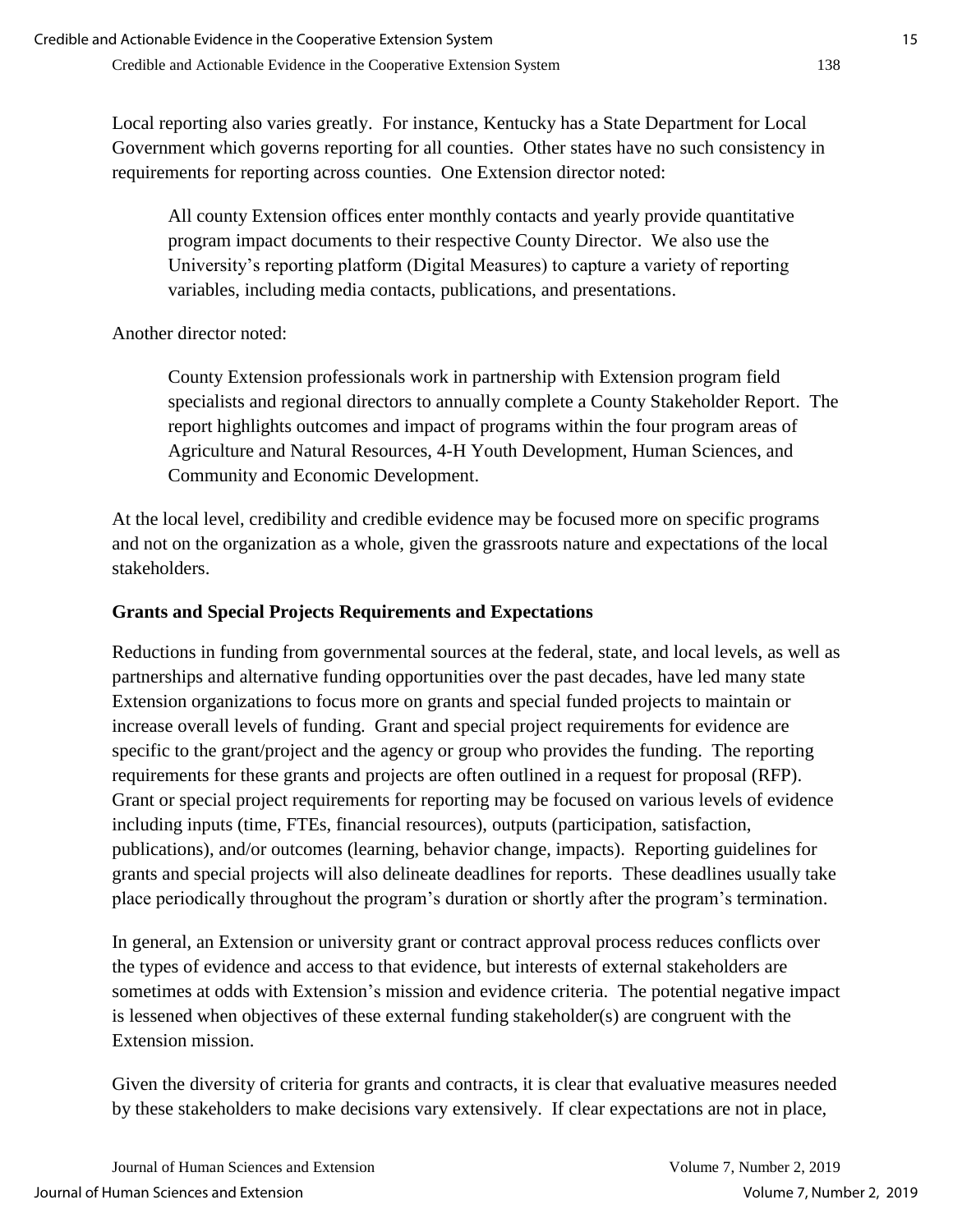stakeholders might settle for what they consider to be "good enough" evaluation. This might meet the perceived needs of the stakeholder but may not fully provide the full extent of the results seen by the effort.

# **Communicating to the Public**

As the National Institute of Food and Agriculture (NIFA) states,

Extension provides non-formal education and learning activities to people throughout the country—to farmers and other residents of rural communities as well as to people living in urban areas. It emphasizes taking knowledge gained through research and education and bringing it directly to the people to create positive change. (n.d.)

Through a variety of means, Extension provides information, programming, resources, and technology to individuals and the communities in which they live in order to address public need (NIFA, n.d.). In serving these communities, Extension is in the business of building relationships with individuals and communities through Extension's brand and serving them through the transference of scientific knowledge (NIFA, n.d.). In doing so, an incredible amount of trust must be fostered between Extension and the public. As an information hub, Extension needs to ensure that the information being provided is accurate, relevant, and applicable to the individuals and communities it serves. Thus, a new layer of credibility is added, as another stakeholder, the general public, enters the picture.

The real struggle with communicating to diverse audiences, as Extension does, is meeting the needs of each stakeholder. As a liaison between scientists and researchers, state and federal governments, agriculturalists, health experts, and the general public, Extension needs to be able to adapt its communication strategies, while maintaining a credible core message. In communicating with public audiences, Extension is charged to "translate science for practical application" (NIFA, n.d.). In the dissemination of research, the need arises for Extension professionals to serve as communicators, breaking down scientific concepts and language into digestible dialogue. The question that remains is how does Extension effectively reach an intended audience when there are multiple audiences and/or agendas? Given the role of translational research in Extension, one might argue that the best way to deliver messages to the public is through qualitative, impact-oriented information, rather than quantitative, outcomerelated data (NIFA, n.d.). However, understanding that Extension also operates within scientific and governmental landscapes, others might argue that publishing with hard-scientific data and policy jargon is necessary to remain a valid and credible source.

Many Extension organizations have worked to use tailored communication strategies to meet the needs of the audience. When delivering to stakeholders, Extension must also meet accountability and evidence requirements of those stakeholders. Many times, Extension can be taken for granted until it is threatened by real or proposed budget cuts. This is the point at which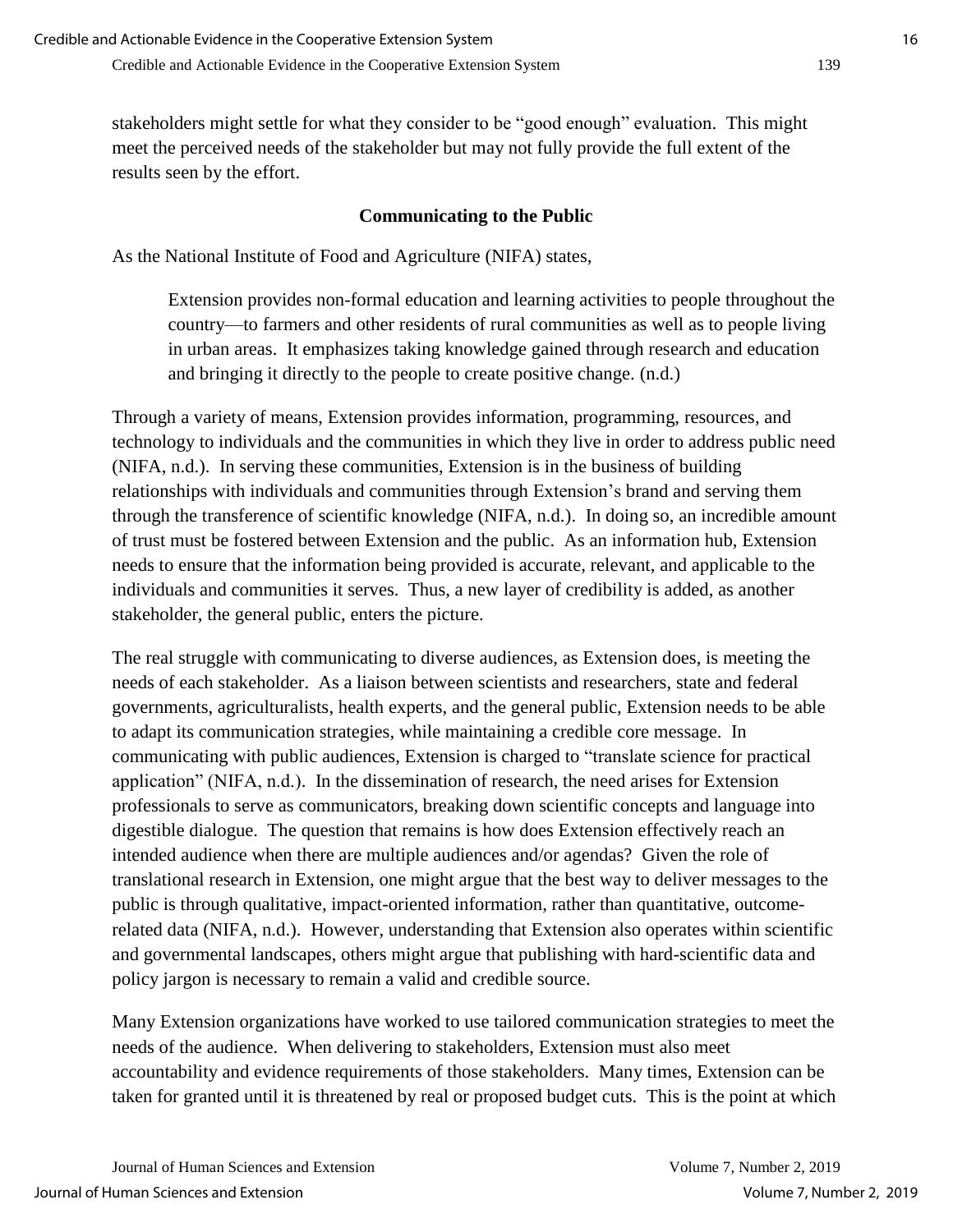documentable impacts become most relevant and important. When serving the public, Extension must be able to offer that information in a practical, understandable way. Not having streamlined reporting guidelines has created difficulty in determining how to best publish and/or present program evidence that is deemed credible across all levels of Extension. However, this perceived fault may also be one of Extension's most valued benefits, as it allows Extension to currently operate within multiple fields, giving Extension a larger platform to reach a wider audience. By not being a one-size-fits-all organization, Extension has been able to reach multiple audiences in diverse ways.

## **Perspectives on Credible and Actionable Evidence from Extension Directors**

Numerous factors shape the generation of credible evidence and actionability of credible evidence within the Extension system. With the multitude of different stakeholders requesting varying degrees of evidence, Extension leadership is faced with having to meet the needs of these stakeholders. Providing credible evidence to meet these needs is challenging at best. One Extension director responded,

Credible evidence, as it relates to Extension, is gained through the long-term trust with Agents and Specialists tied to the Land-Grant University. Evidence that is supported through the scientific process is strengthened by proper evaluation of the educational programs. As defined, credibility has two key components: trustworthiness and expertise. Both are critical for Extension's mission of providing credible information.

As discussed in many of the other articles in this special edition of the JHSE, evaluation strategies and methods are closely linked to the concept of credible evidence. Another Extension director stated, "Evaluation methodology incorporated in the program from beginning to end and post-program is credible evidence. Applied research information is also credible evidence." A challenge in the area of evaluation includes what type of evidence is being requested. One Extension director stated, "Depending on the stakeholder/funder, credible evidence can be inputs, outputs, outcomes, and/or impact."

Internal and external factors also shape expectations for credible evidence and its impact on reporting and funding. Policy, practice, and politics all play a role in these factors. One Extension director summed up the role of these factors:

External and internal factors that shape reporting and funding expectations include, but are not limited to federal mandates and laws; university promotion and tenure systems; annual staff performance reviews; expectations of current university, state, and federal leadership; faculty and staff position descriptions (i.e., expectation to obtain external funding); available funding streams; Extension professionals skill level in securing funding through grants and contracts; and Extension professionals' abilities to plan, design, implement, and measure and report program impact.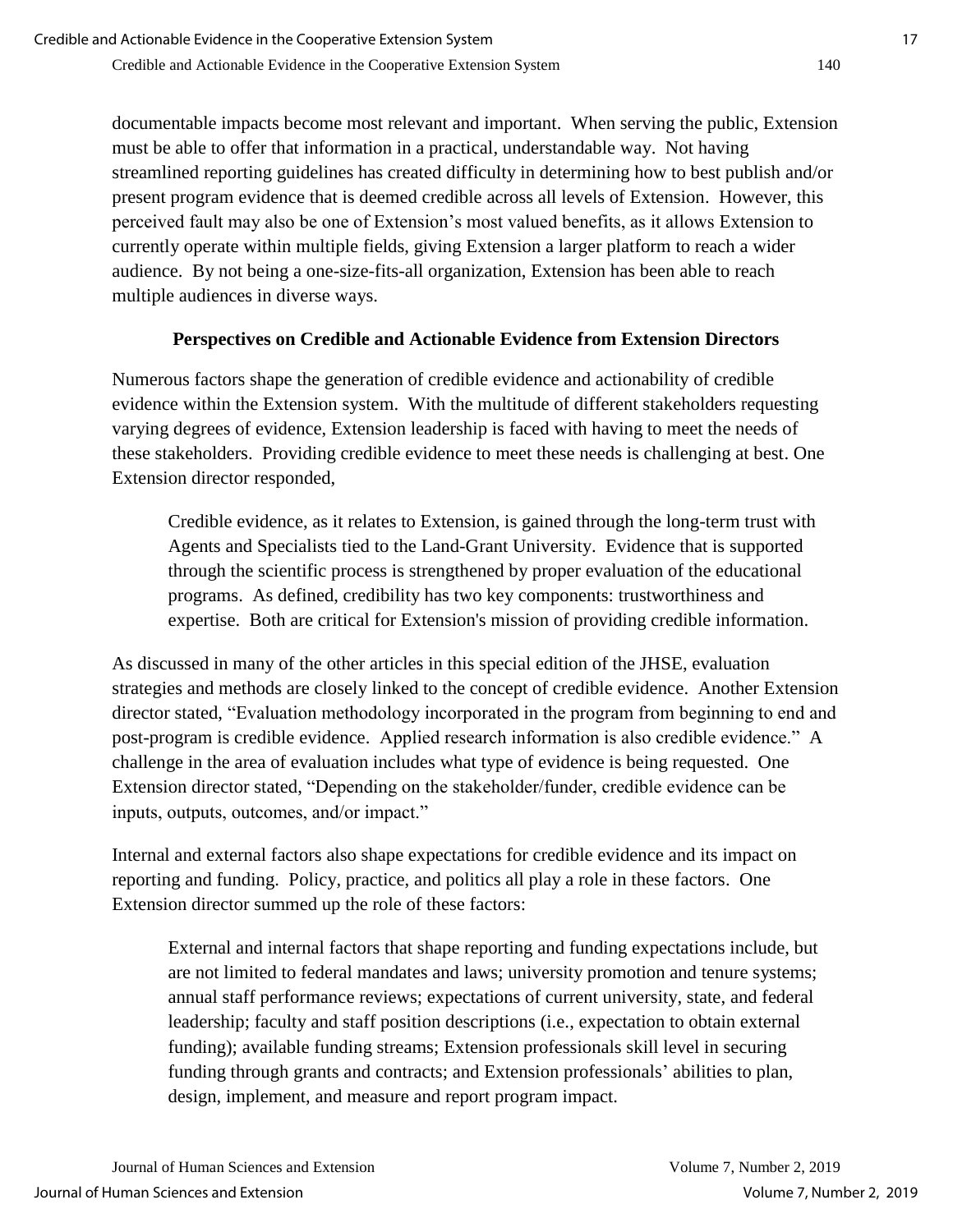This is an area that has vast differences among institutions. University promotion and tenure bring a greater focus on credible impact that meets the academic expectations of a university.

Does credible evidence, in terms of reporting, differ across the various levels (local, university, state, federal) of Extension? Based on the varying levels of stakeholders and their needs, as described in this article, the answer to this question is a resounding yes. As one of the Extension directors stated:

Differences among reporting across local, university, state, and federal levels primarily exist related to types of data requested. For example, at the federal level, civil rights data is requested as is the amount of time and effort Extension professionals spend on federally funded programs. At the federal level, Extension systems also must complete the Combined Research and Extension Annual Report of Accomplishments and Results and the Combined Research and Extension Plan of Work. At the local, university, and state levels, these types of reports are not requested. However, at the local, university, state, and federal levels, all require one or more reports that seek documented program outcomes and impact."

The differences in evidence that is required by various stakeholders do exist. However, whether reporting to the federal, state, university, or local levels, all evidence must be credible to the stakeholder(s).

## **Conclusion**

Extension as a system has a variety of stakeholders at the federal, state, local, and university levels. Additionally, grants and special projects have added to the diversity of stakeholders to which Extension is responsible for reporting. So how does Extension provide credible evidence to all of these groups? As discussed in this paper, there is no clear answer to this question. If there is no clear answer, how does Extension move forward?

Extension administrators, specialists, agents, and others must recognize the complexity and variety of stakeholders and meet their needs for credible evidence and accountability. In many cases, funding is tied to these expectations. Extension must educate its stakeholders on the evidence that shows the value and effectiveness of Extension's efforts. Extension must maintain a level of credibility by meeting these needs, while also maintaining its commitment to researchbased, unbiased information and evidence. This is no small task, but one that must be accomplished as Extension continues to remain relevant and important in our counties, state, and the nation.

There is a strong emphasis on "no clear answers" in this article. Extension must focus on producing credible and actionable evidence at each level and meeting the challenges and needed efforts to generate and use more credible evidence. Because of the multiple levels of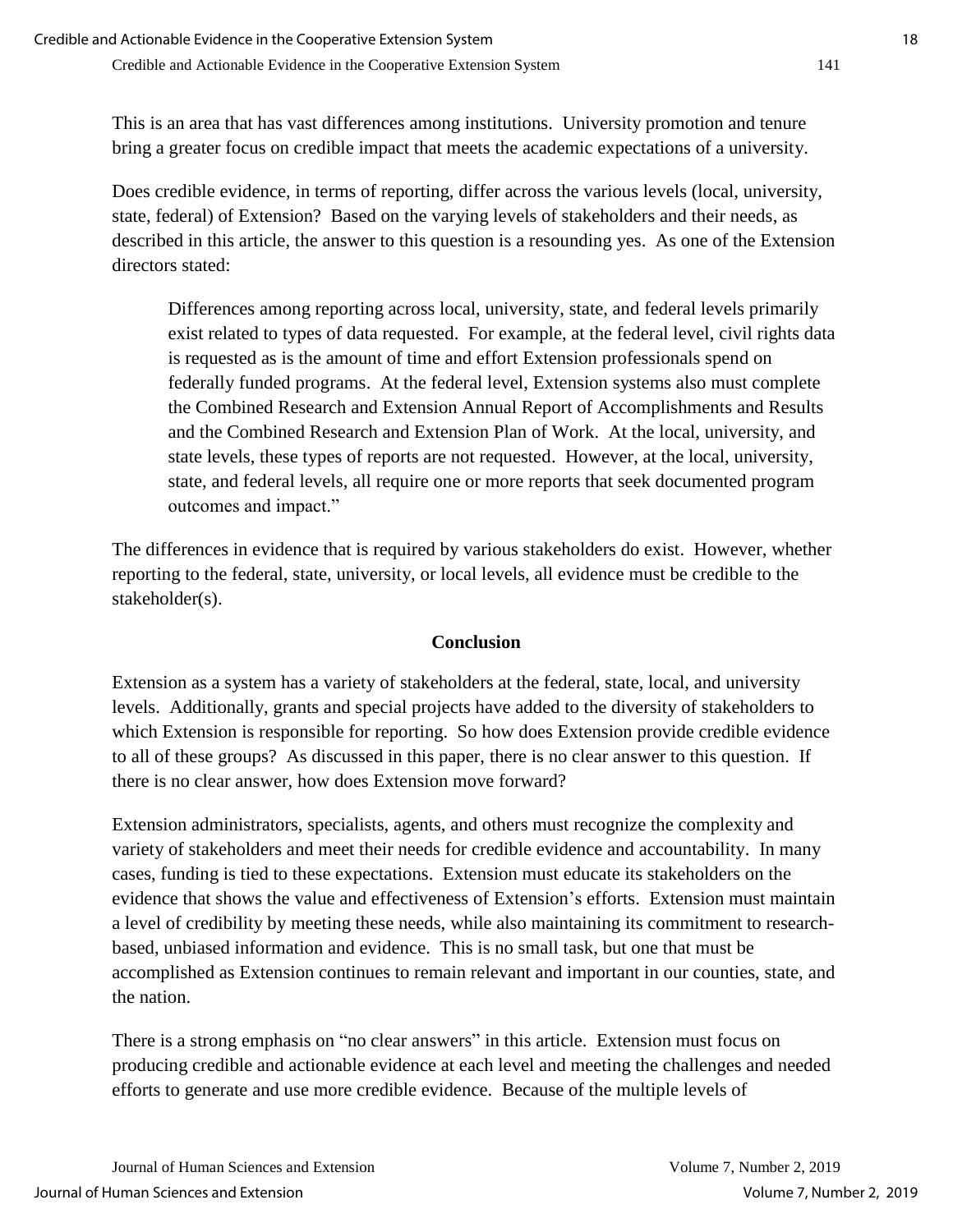expectations of local and state funders, there will be large differences among institutions. However, there are areas where Extension can be more consistent in its approaches and how it communicates its value and worth broadly to funders and stakeholders.

#### **References**

Agricultural Research, Extension, and Education Reform Act [AREERA] of 1998, 112 Stat. 523. (1998). Retrieved from

https://nifa.usda.gov/sites/default/files/resource/Agricultural%20Research%2C%20Exten sion%2C%20and%20Education%20Reform%20Act%20of%20%201998.pdf

- American Evaluation Association. (2018). *Guiding principles for evaluators.* Retrieved from https://www.eval.org/p/cm/ld/fid=51
- Annette, K., Fauth, W., & Ahcan, A. (2015). The Blandin Foundation: The journey to a theory of philanthropy. *The Foundation Review, 7*(4), 43–53. doi:10.9707/1944-5660.1265
- Bigely, G. A, & Pearce, J. L. (1998). Straining for shared meaning in organizational science: Problems of trust and distrust. *The Academy of Management Review, 23*(3), 405–421.
- Cash, D. W. (2001). "In order to aid in diffusing useful and practical information": Agricultural Extension and boundary organizations. *Science, Technology, & Human Values, 26*(4), 431–453. doi:10.1177/016224390102600403
- Donaldson, S. I. (2015). Evaluating the backbone of contemporary evaluation practice: Credible and actionable evidence. In S. I. Donaldson, C. A. Christie, & M. M. Mark. (Eds.), *Credible and actionable evidence: The foundation for rigorous and influential evaluations* (2nd ed., pp. 3–26). Thousand Oaks, CA: Sage.
- Guston, D. H. (1996). Principal-agent theory and the structure of science policy. *Science and Public Policy, 23*(4), 229–240. doi:10.1093/spp/23.4.229
- Herbig, P., Milewicz, J., & Golden, J. (1995). A model of reputation building and destruction. *Journal of Business Research, 31*(1), 23–31. doi:10.1016/0148-2963(94)90042-6
- Kazoleas, D., & Teven, J. J. (2009). Public relations and organizational credibility: Refining the definition, measurement and assessment of organizational trust. *Human Communication, 12*(1), 19–32.
- Kelsey, K. D., & Mariger, S. C. (2002). A case study of stakeholder needs for Extension education. *Journal of Extension, 40*(2), Article 2RIB2. Retrieved from https://www.joe.org/joe/2002april/rb2.php
- Larner, G. (2004). Family therapy and the politics of evidence. *Journal of Family Therapy, 26*(1)*,* 17–39. doi:10.1111/j.1467-6427.2004.00265.x
- Mahon, J. F., & Wartick, S. L. (2003). Dealing with stakeholders: How reputation, credibility and framing influence the game. *Corporate Reputation Review, 6*(1), 19–35. doi:10.1057/palgrave.crr.1540187
- Mayer, R., Davis, J., & Schoorman, F. (1995). An integrative model of organizational trust. *The Academy of Management Review, 20*(3), 709–734. doi:10.2307/258792